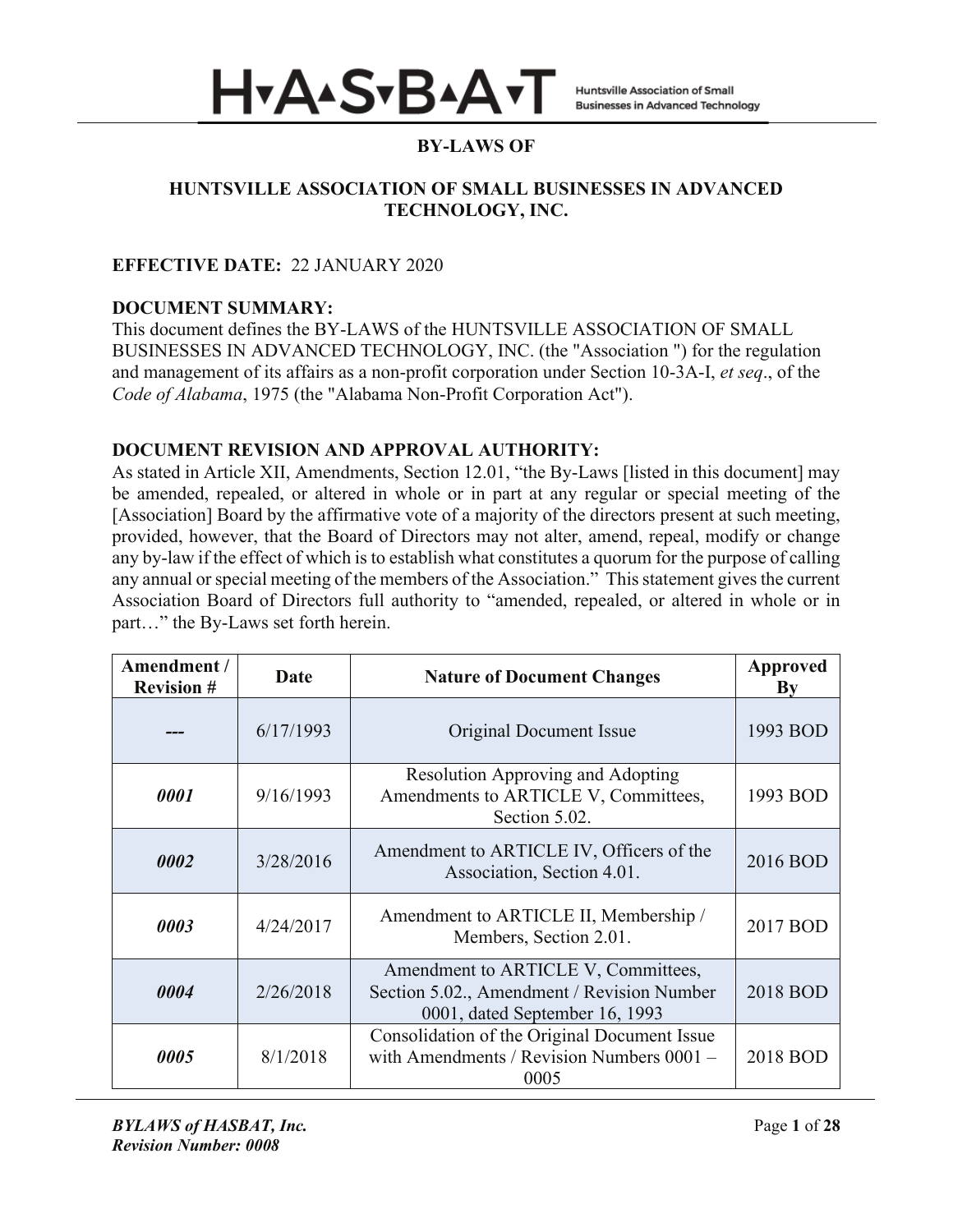# ҤѵѦѧЅѵҎѧѦѵӀ

Huntsville Association of Small **Businesses in Advanced Technology** 

| 0006 | 4/22/2019 | Amendment to ARTICLE V, Committees,<br>Section 5.02., Amendment / Revision Number<br>0005, dated August 1, 2018  | 2019 BOD |
|------|-----------|------------------------------------------------------------------------------------------------------------------|----------|
| 0007 | 1/22/2020 | Amendment to ARTICLE V, Committees,<br>Section 5.02., Amendment / Revision Number<br>0005, dated August 14, 2019 | 2020 BOD |
| 0008 | 12/1/2020 | Document executed and signed by Executive<br><b>Officers</b>                                                     | 2020 BOD |

## **SIGNATURES:**

IN WITNESS THEREOF, the Association Board of Directors has caused the BY-LAWS of the HUNTSVILLE ASSOCIATION OF SMALL BUSINESSES IN ADVANCED TECHNOLOGY, INC. to be executed in by its authorized representatives as of the Effective Date, 22 January 2020.

Allison M. Rhen 20 MAY 2021**Allison M. Rhen, MJLM E&TS DATE HASBAT President** 5/19/2021 **DATE Jeff Mockenstrum, S3, Inc. HASBAT 1st Vice President** May 19, 2021 **Todd McAdams, Warren Averett DATE HASBAT Treasurer** Sandy allbee 4 December 2020 **Sandy Allbee, BID Designs DATE HASBAT Secretary**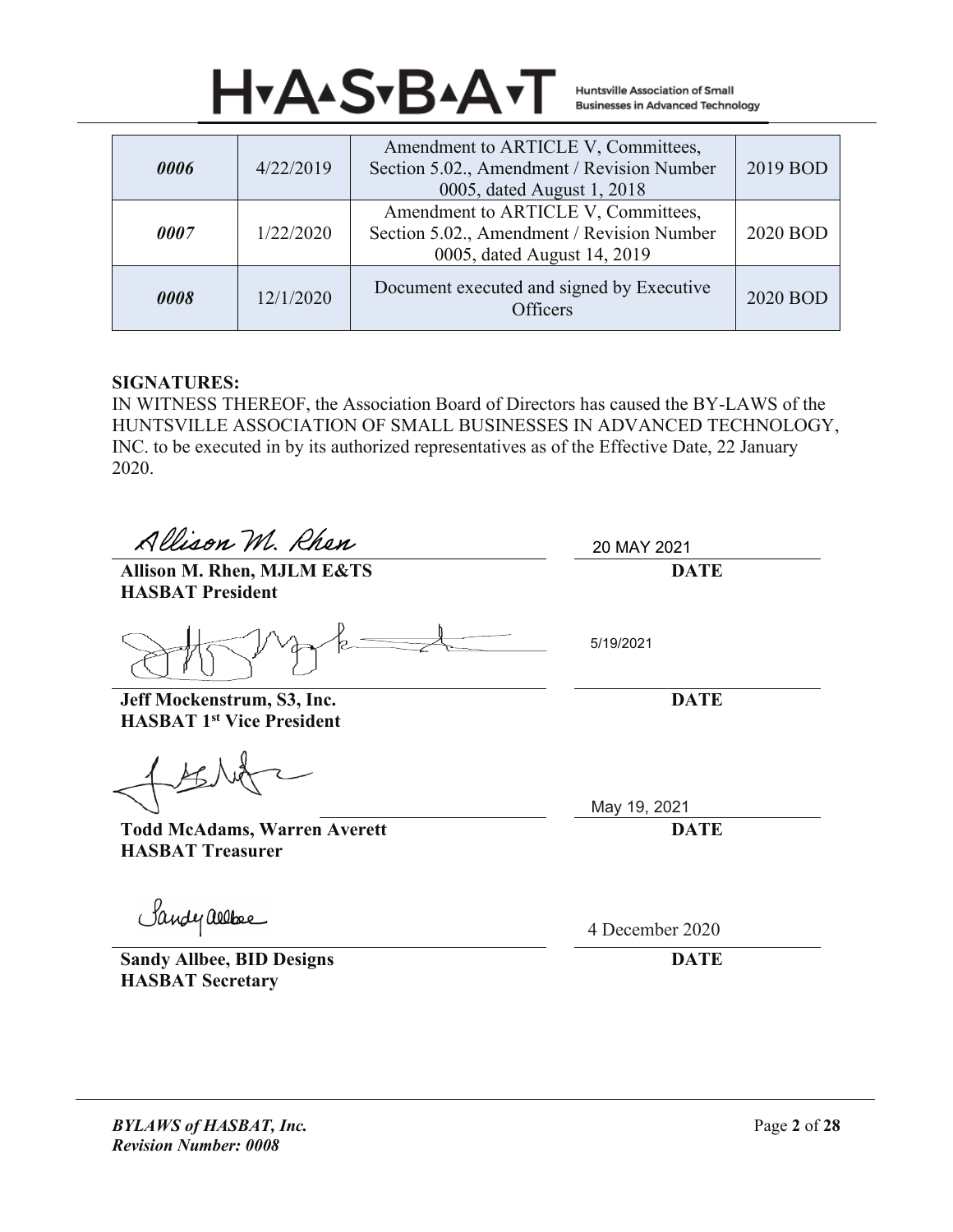Huntsville Association of Small<br>Businesses in Advanced Technology

**Page Intentionally Left Blank**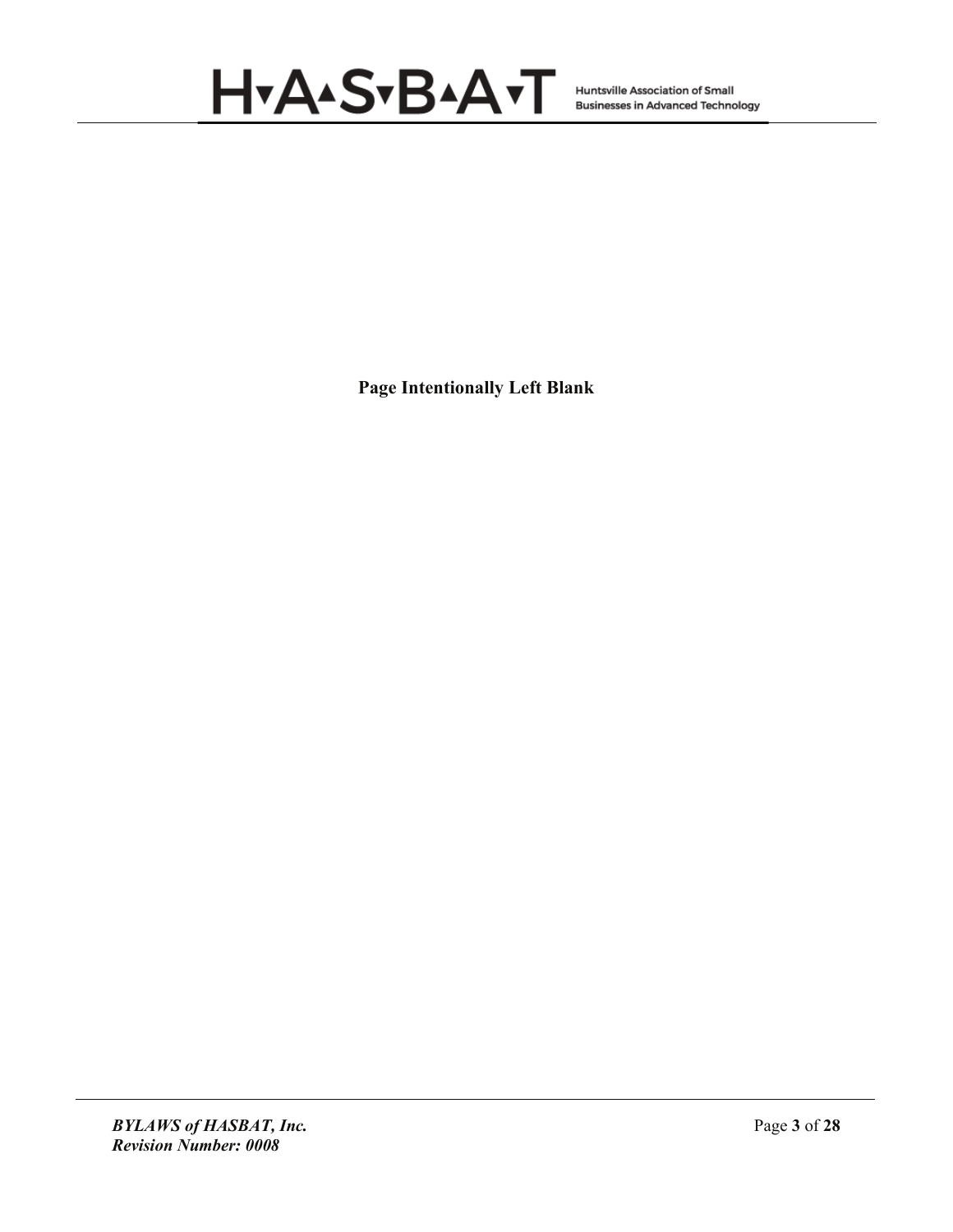## **HUNTSVILLE ASSOCIATION OF SMALL BUSINESSES IN ADVANCED TECHNOLOGY, INC.**

Adopted as of: June 17, 1993

#### **ARTICLE I Definition of By-Laws; Purposes; Principal Office; Registered Office; Registered Agent**

#### **Section 1.01.**

These By-Laws (the "By-Laws") constitute the code of rules adopted by the Huntsville Association of Small Businesses in Advanced Technology, Inc. (the "Association ") for the regulation and management of its affairs. The Association is organized as a non-profit corporation under Section 10-3A-I, *et seq*., of the *Code of Alabama*, 1975 (the "Alabama Non-Profit Corporation Act").

#### **Section 1.02.**

The Association is organized as a non-profit corporation pursuant to the provisions of the Alabama Non-Profit Corporation Act tor the purpose of serving the needs, representing the interests, and supporting the development of, and promoting opportunities tor, small businesses in advanced technology through the unified efforts of its members and as otherwise described in the Articles of Incorporation of the Association as in effect from time to time (collectively, the "Articles of Incorporation"). Further, the objectives of the Association are to:

a) Represent and promote the views and interests of small businesses in advanced technology and support the development of opportunities for small businesses in advanced technology;

b) Promote and support the creation and implementation of increased subcontracting goals for small businesses in advanced technology by prime contractors;

c) Promote community awareness of the capabilities and importance of small businesses in advanced technology;

d) Provide programs, speakers, and other information on topics of current interest to members.\

#### **Section 1.03.**

The principal office of the Association shall be located in Madison County, Alabama; the Association shall have such other offices, either within or without the State of Alabama, as the Board of Directors may designate from time to time.

#### **Section 1.04.**

The registered office and registered agent of the Association shall be as set forth in the Articles of Incorporation or as changed hereafter in accordance with applicable law.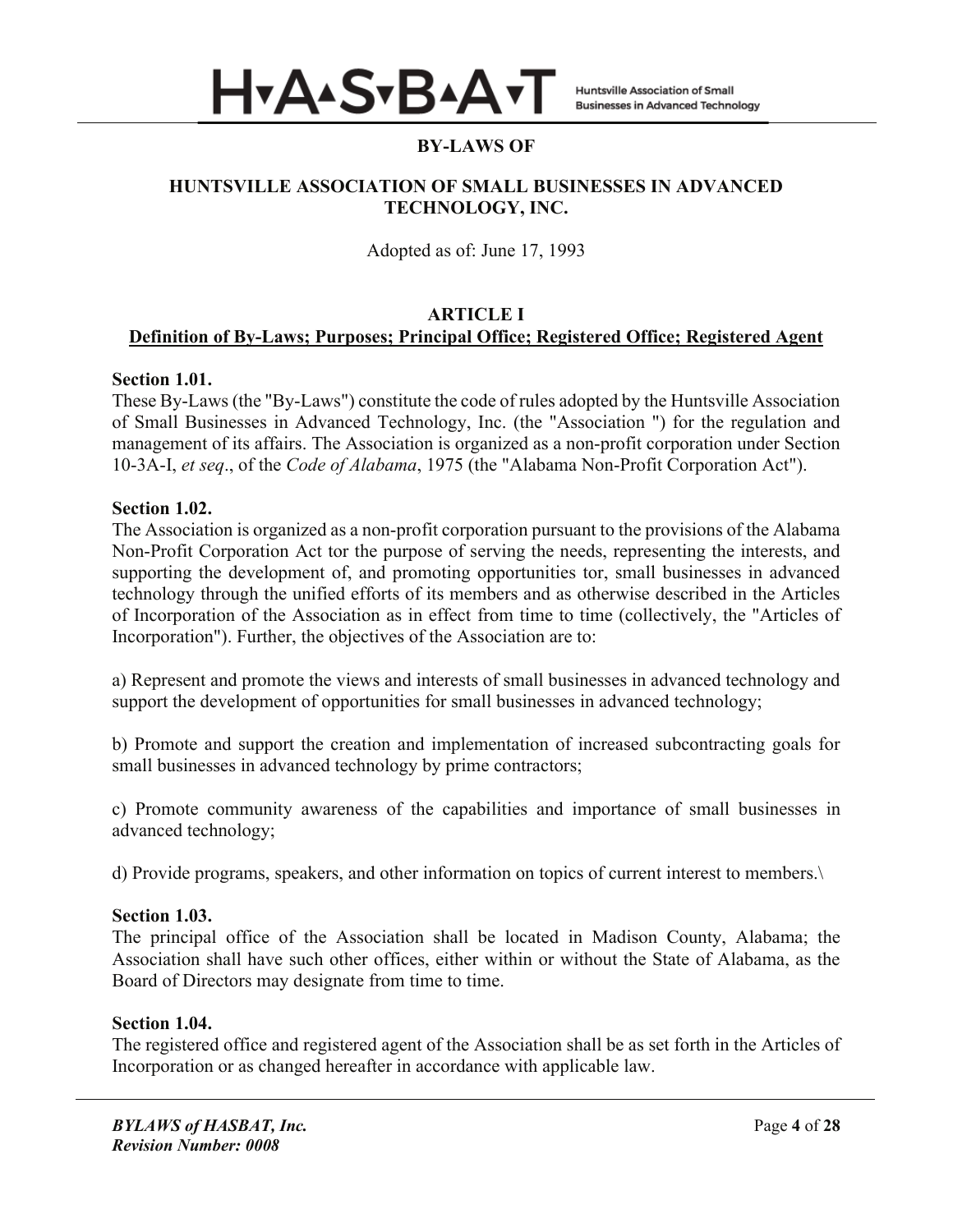### **Section 1.05.**

The Association shall function and conduct its business and affairs in accordance with law and in an ethical manner.

### **ARTICLE II Membership / Members**

#### **Section 2.01.**

Membership in the Association shall be open to any natural person, association, corporation, partnership, or other entity as specified in the Articles of Incorporation that has an interest in the purposes of the Association and meets the other requirements for membership set forth herein. Application for membership in the Association shall be made in writing in the manner prescribed by the Board of Directors from time to time, shall set forth that the applicant subscribes to the principles, criteria, and purposes of the Association, and shall state the category of membership requested. Membership in the Association shall not be transferable. Applications for membership shall be submitted to the Board and may be approved or rejected at any regular or special meeting thereof by a majority vote. Full membership privileges shall be afforded the applicant as a member in good standing for the category approved upon payment of such membership fees, dues and/or assessments then in effect. The name and address of each person who is a member of the Association shall be entered upon the membership books and records of the Association. All certificates for membership, if any be adopted and issued, shall be consecutively numbered or otherwise identified and shall be executed by the President and Secretary or otherwise in accordance with the Alabama Non-Profit Corporation Act.

#### **Section 2.02.**

Categories of membership in the Association shall be Regular, Associate, Honorary and such others as the Board of Directors may from time to time authorize. Dues, fees, and/or assessments for each membership category shall be established, deleted, and/or modified by the Board of Directors from time to time and reviewed by the Board at least annually.

a) **Regular Members** of the Association shall be small businesses in advanced technology that do business with federal, state and/or local governments or other public or private organizations, whose primary business activities are associated with science, engineering and/or technology, and that have no more than one thousand (1,000) employees. Regular membership shall entitle the member to all privileges of membership established by the board, including those of voting and having its qualified representative hold office.

b) **Associate Members** shall be natural persons, groups, corporations, and/or other organizations that express an interest in the purposes of the Association, but that are not otherwise eligible for Regular membership. An Associate member shall have all the privileges of membership, except that an Associate member shall not be permitted to vote or have its qualified representative hold office.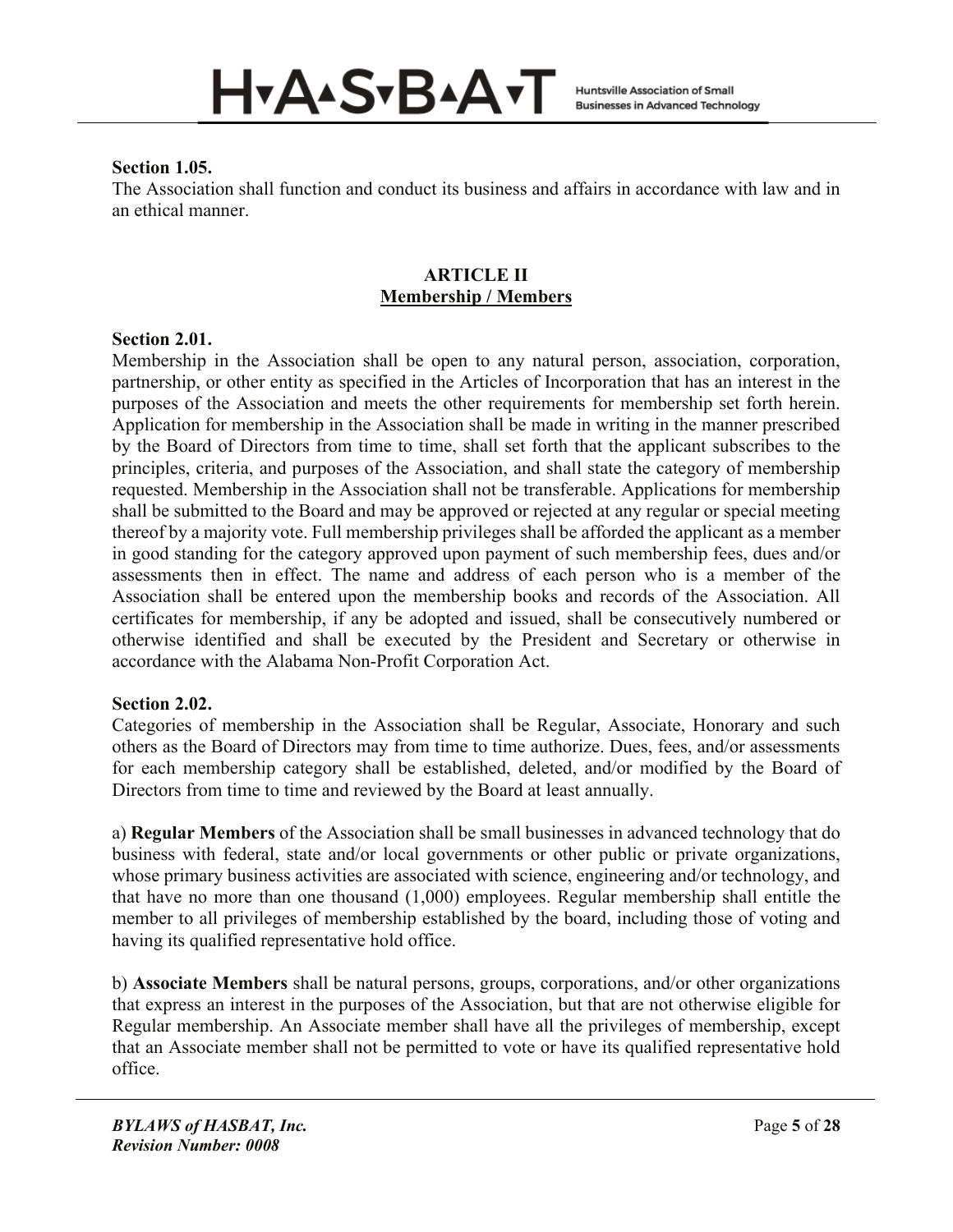c) **Honorary Members** shall be natural persons, groups, corporations and/or other organizations, as the Board may designate from time to time. Honorary members shall be entitled to all privileges of membership, except that an Honorary member shall not be permitted to vote or have its qualified representative hold office.

## **Section 2.03.**

The Board of Directors may, by an affirmative vote of two-thirds (2/3) of all the members of the Board then in office, suspend or expel a member tor cause after a hearing. By a majority vote of the directors present at any regularly or specially-held meeting, the Board of Directors may terminate the membership of any member who becomes ineligible for membership for whatever reason, including default in the payment of dues, fees, assessments, or other amounts due to the Association; however the Board of Directors, in its discretion, may establish policies and procedures for the automatic termination of all or a portion of a member's privileges if a member fails to pay fees, dues, assessments or other amounts due the Association and, unless such policies and procedures have been established by the Board, a member's membership privileges shall not terminate automatically, but only upon a vote of the Board of Directors as provided herein . Any member may resign by filing a written resignation with the Secretary; provided however such resignation shall not release such member from its obligation to pay all membership dues, fees, assessments, or other charges which theretofore have accrued, and which remain outstanding and unpaid. Any former member of the Association may apply for membership in writing, and the Board of Directors shall consider such application and shall determine whether such former member shall be permitted to join the Association again and the tenl1S and conditions of such membership.

## **Section 2.04.**

Each Regular member shall be entitled to one vote regarding any matter submitted to a vote of the members. If any business entity which a Regular member is has more than one (1) representative, only one vote shall be allowed for such business entity member. Such business entity member shall designate in writing a "qualified representative" and at least one alternate qualified representative, who shall be authorized to vote (in the order appointed) on behalf of the Regular member if the qualified representative is not present.

## **Section 2.05.**

Twenty-five percent (25%) of the Regular members of the Association, whether represented in person or by proxy, shall constitute a quorum at a meeting of members. In the event less than twenty-five percent (25%) of the Regular members are present at such a meeting, the majority of the Regular members so represented may adjourn the meeting from time to time without further notice. At any such adjourned meeting at which a quorum shall be present or represented, any business may be transacted which might have been transacted at the meeting as originally called. Assuming a quorum of Regular members is present, the affirmative vote of the majority of the Regular members represented (whether in person or by proxy) at the meeting and entitled to vote on the matter shall be the act of the members, unless a greater number is required by the Articles of Incorporation or applicable law. Any vote of "abstained," "not voting," or any similar vote shall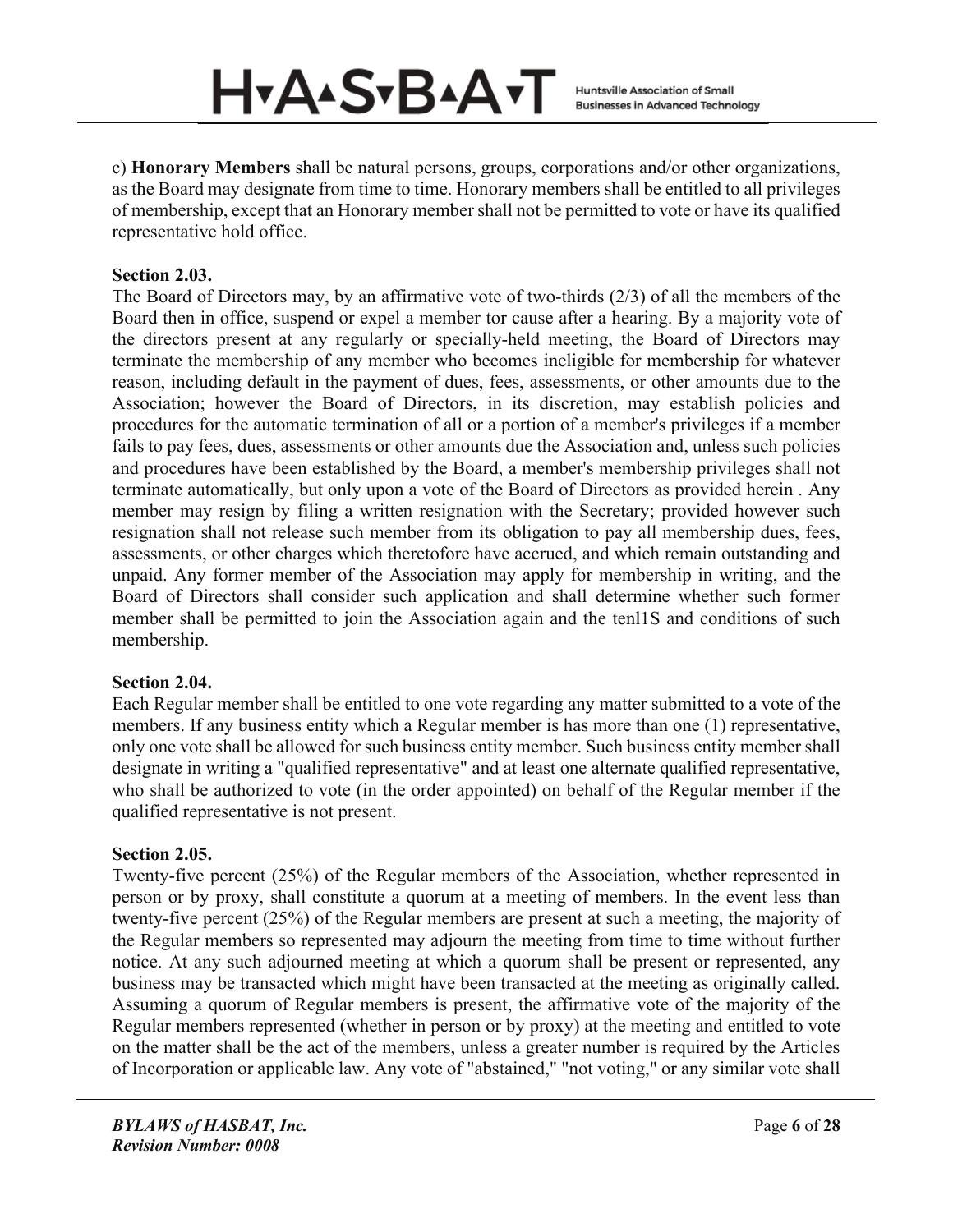not be counted as an "affirmative vote" for the purposes of this Section; however, the Regular member casing such a vote shall be counted as "present" for the purposes of determining whether a quorum is present.

## **Section 2.06.**

At all meetings of the members of the Association, a member may vote by written proxy executed by such member or by his duly authorized attorney-in-fact and such proxy shall be filed with the Secretary of the Association before or at the time of the meeting. No proxy shall be valid for a period of more than eleven (11) months from and after the date of its execution, unless otherwise set forth in such proxy.

## **Section 2.07.**

The annual meeting of the members of the Association shall be held on the fourth Tuesday in January of each year at a time and place to be designated by the Board of Directors. Such meeting shall be for the purposes of receiving the annual report of the Association, electing directors, and transacting such other business as may come before the meeting. The Board of Directors may, at its discretion, designate another date for the annual meeting of the members; provided however, that an annual meeting of the members shall be held at least once each fifteen (15) months. Special meetings of the members may be called for any purpose by the President of the Board of Directors or upon the written request of one quarter  $(1/4)$  of the Regular members of the Association. Unless otherwise designated by the Board of Directors, all regular, special, and annual meetings of the Association shall be held at the principal office of the Association in the State of Alabama. Regular, special and annual meetings of the members of the Association may be held either within or without the State of Alabama.

## **Section 2.08.**

Written notice stating the place, date, and time of a meeting of the members and, in the case of a special meeting, the purpose or purposes for which the meeting is called, shall be delivered to each member not less than ten (10) nor more than fifty (50) days before the date of such meeting by United States Mail, first class postage prepaid, or by hand delivery at the address of such member on the records of the Association. The President or Secretary shall be responsible for the mailing or hand delivery of all such notices. Notwithstanding the foregoing, the Association may call and present informational or other similar programs for the benefit of its members from time to time and notice of such meetings may be given by facsimile at such time and may contain such information as the officers, Board of Directors or Executive Director may deem appropriate.

## **Section 2.09.**

Any action required or permitted to be taken at a meeting of the members may be taken without a meeting if a consent in writing, setting forth the actions so taken, shall be executed by all members entitled to vote with respect to such matter.

## **ARTICLE III Board of Directors**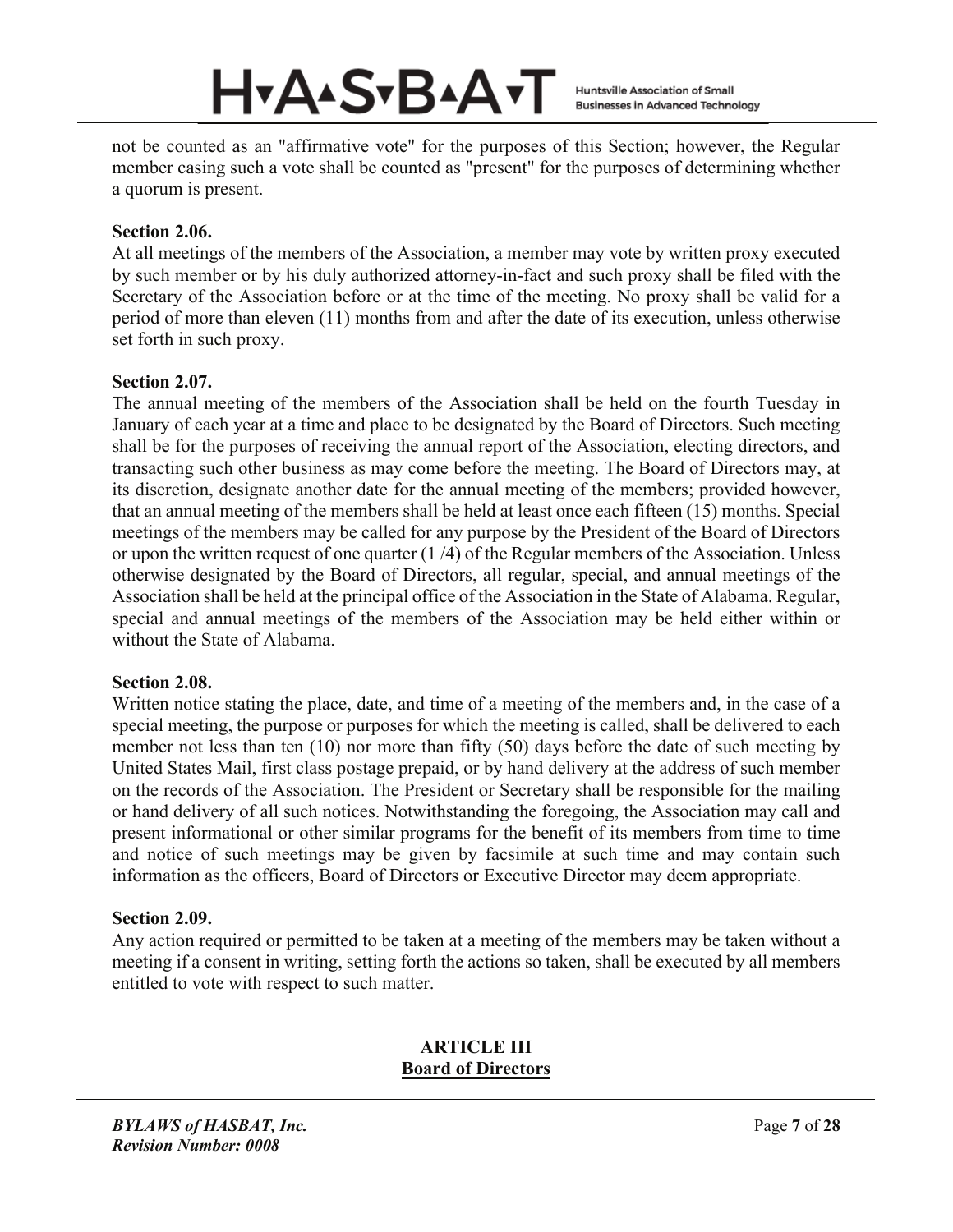# ҤѵѦѧЅѵҎѧѦѵӀ

## **Section 3.01.**

The property, business and affairs of the Association shall be managed by its Board of Directors (the "Board"); and all corporate powers and lawful authority of the Association shall be exercised under the authority of the Board. The Board shall consist of no more than fifteen (15 natural persons, each of whom shall be the "qualified representative" of a Regular member. Such number may be increased or decreased by amendment to these By-laws by the board; provided however, in no event shall such number be reduced to fewer than three (3). The Board shall consist of persons holding the offices of President, Vice-President, Secretary and Treasurer of the Association and such other persons as the members and the Board shall from time to time elect in accordance with these By-laws. Except as otherwise provided herein, directors shall be elected by the affirmative vote of a majority of the Regular members of the Association that are in good standing at the annual meeting thereof and shall hold office until the next annual meeting of the members and until their respective successors are duly elected and qualified. The persons holding the offices of President, Vice President, Secretary and Treasurer of the Association may serve as directors for such unlimited numbers of terms as are required on account of holding such office. The term of each director shall be two (2) years (except as otherwise provided herein). All other directors may serve on the Board for no more than two consecutive terms.

## **Section 3.02.**

At least ninety (90) days prior to the annual meeting of the members, the Board shall designate at least three (3) qualified representatives of Regular members and such other persons who are affiliated with Regular members as the Board may select as a nominating committee which shall prepare and submit to the Board a list of persons to stand for election to the Board of Directors of the Association. Such nominating committee shall use its best efforts to submit at least one (1) candidate for each position on the Board for which the term is expiring and shall be encouraged by the Board to select candidates from each of the following groups of Regular members in approximately the same proportion as each such group bears to the Regular membership: womenowned businesses, small disadvantaged businesses, and small businesses. The Board shall review such list and make such deletions and/or additions as it shall deem necessary or appropriate and, upon finding that each person proposed to be nominated is a qualified representative of a Regular member in good standing, shall recommend such list of candidates for director to the members by written notice given to each member at least fourteen (14) days before the annual meeting. Any Regular member in good standing may nominate the qualified representative of a Regular member in good standing for election as director, so long as such nomination is made in writing to the Secretary of the Association at least thirty (30) days before the annual meeting, together with the written approval thereof of at least ten percent (10%) of the other Regular members in good standing. The election of officers shall be conducted at the regular, annual or special meeting of the Board of Directors which next follows the annual meeting of the members (all in accordance with Article IV of these By-laws). The annual meeting of the Board shall be held not more than thirty (30) days after the annual meeting of the members at the principal office of the Association in the City of Huntsville, Alabama, or, at such other place within or without the State of Alabama as may be deemed advisable by the Board. The Board shall give notice of the annual meeting of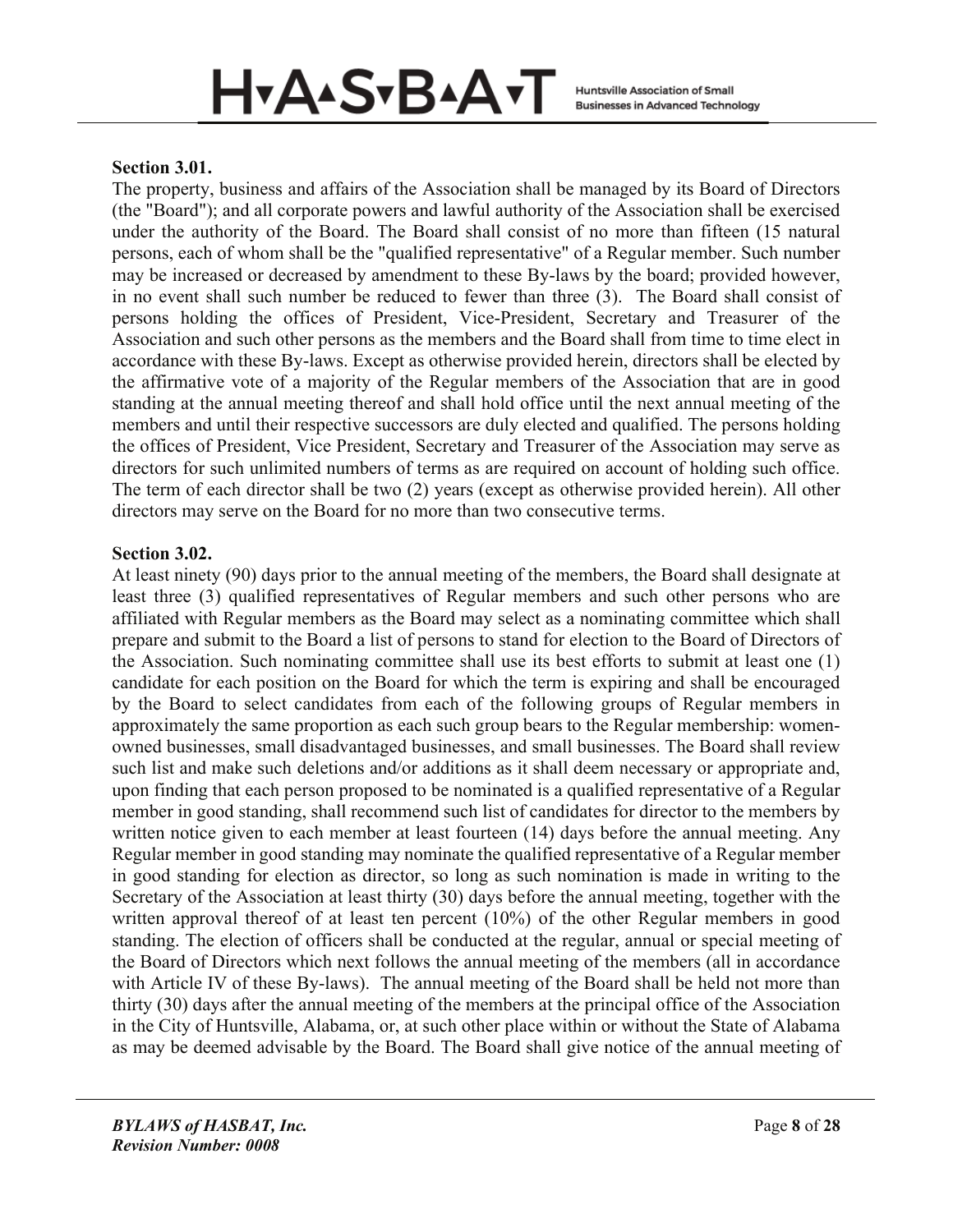the Board in accordance with these By-laws. The officers of the Association shall be elected at the annual meeting of the Board.

## **Section 3.03.**

At the first meeting of the Board next following the election of directors by the Regular members, the Board shall review such elections and if necessary shall elect from the qualified representatives of the Regular members in good standing no more than two (2) "at-large" directors who shall be elected from those of the following groups of Regular members: women-owned businesses, small disadvantaged businesses and small businesses, who are not otherwise represented on the Board of Directors in approximately the same proportion as such group is represented in the Regular membership (the "At-Large Directors").

## **Section 3.04.**

Directors (including the "At-Large Directors") shall be divided into two (2) classes with respect to the terms for which they shall hold office: Class 1 and Class II; and, as determined by the Board of Directors, each class shall, as nearly as possible, have the same number of directors. At the initial meeting of the Board of Directors (or as promptly thereafter as feasible), the Board shall determine which directors shall be in Class I and which in Class II so that Directors in Class I shall be elected to hold office for a term expiring on or about the 1994 annual meeting of members, and Directors in Class II shall be elected to hold office for a term expiring on or about the 1995 annual meeting of members. At each annual meeting of members held after 1994, the directors elected to succeed those whose terms have expired shall then be identified as being of the same Class as directors they succeed and shall be elected by the members for a term expiring on or about the second annual meeting next following after such election. In all cases, directors shall hold office until their respective successors are elected and qualified; provided, however, that if no new At-Large Directors are elected, the terms of the At-Large Directors which would otherwise be expiring shall be deemed to have expired.

## **Section 3.05.**

Vacancies on the Board shall be filled by the affirmative vote of a majority of the remaining members of the Board, even though such remaining directors shall constitute less than a quorum of the Board. A director elected to fill such vacancy shall hold office until the expiration of the term of the Class in which he serves and until his successor shall have been duly elected and qualified. A term served by a director pursuant to the preceding sentence shall be excluded for purposes of calculating the two (2) consecutive terms which directors are allowed to serve hereunder. Any directorship to be fi lied by way of an increase in the number of directors shall be filled by election at an annual meeting or at a special meeting of the Board of Directors called for that purpose or by unanimous written consent of the directors in lieu thereof.

## **Section 3.06.**

By resolution, the Board may designate the time and place (either within or without the State of Alabama) for the holding of regular meetings of the Board without further notice other than such resolution. Special meetings of the Board may be held at any time, at such place as may from time to time be determined by the President of the Association or by written request of one quarter (1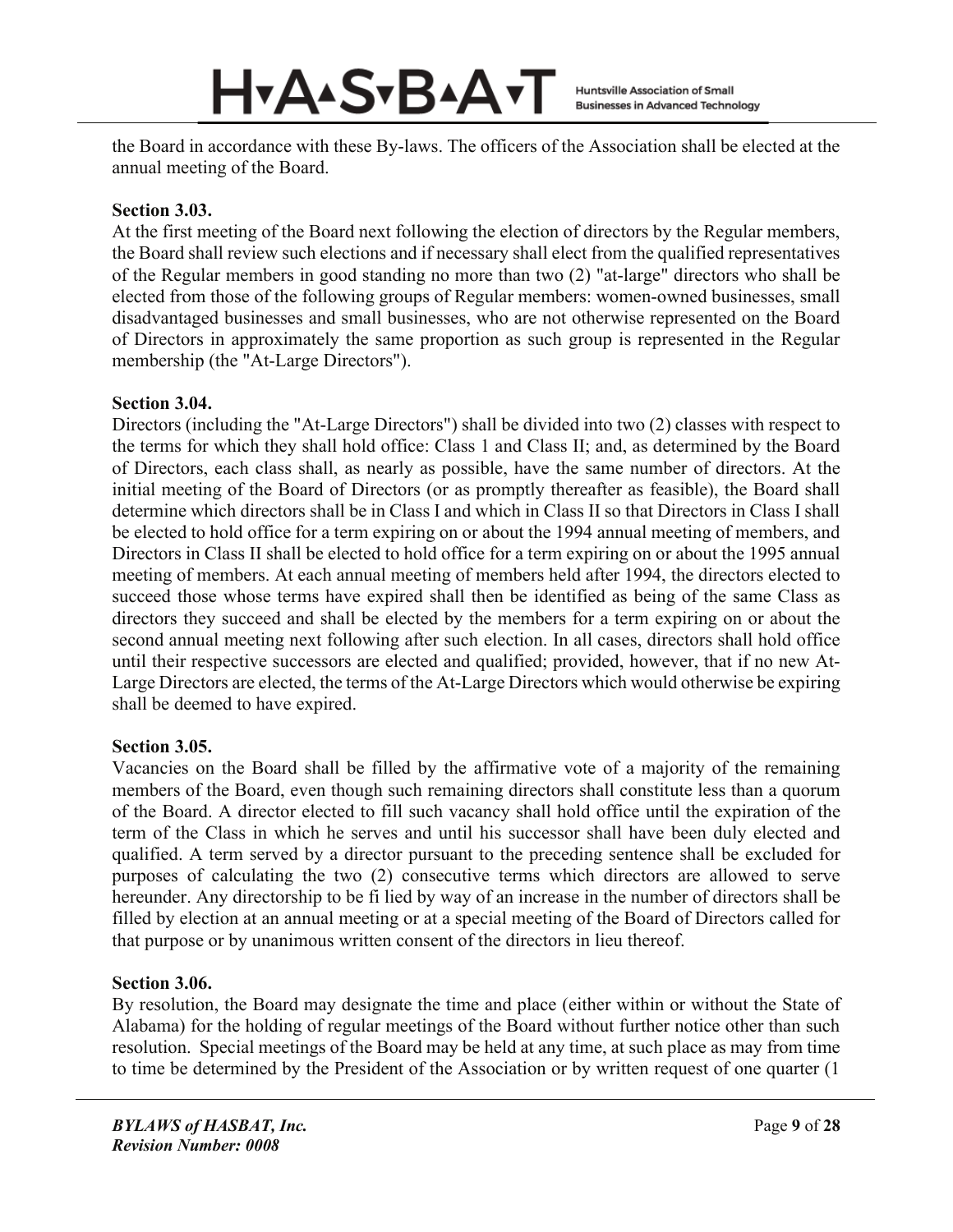/4) of the directors then in office. The purpose of special meetings of the Board shall be stated in the notice of the meeting; and, unless otherwise required by law, any and all business may be transacted at a special meeting. Notice of a regular meeting of the Board of Directors shall be given by the Secretary, or such other person as may be appointed by the Board of Directors from time to time, not less than seven (7) and not more than thirty (30) days prior to such meeting. Notice of a special meeting of the Board of Directors shall be given by the Secretary, or such other person as may be appointed by the Board from time to time, not less than forty-eight (48) hours and not more than thirty (30) days prior to such meeting. In all events, notice shall be given personally by hand delivery, by United States Mail, first class postage prepaid, or by facsimile transmission and, in all events the date, time and place of such meeting and, if required by law or these By-laws, the purpose thereof shall be specified in such notice. In accordance with these By-laws, a member of the Board of Directors may waive notice of any meeting.

## **Section 3.07.**

Whenever any notice is required to be given to any member of the Board, a waiver thereof in writing signed by the person or persons entitled to such notice, whether before or after the time stated therein, shall be equivalent to the giving of such notice.

## **Section 3.08.**

(a) At any meeting thereof: a majority of the directors then in office shall constitute a quorum for the transaction of business; and the act of a majority of the directors present at any meeting at which a quorum is present shall be an act of the Board, except as may be otherwise required by law, by the Articles of Incorporation, or by these By-Laws. The chairman of each meeting of the Board of Directors shall be the President, or in his absence the Vice President, of the Association (the "Chairman"). The Chairman of the Board of Directors shall not vote at any meeting thereof, unless a tie vote shall occur; in such event, the Chairman shall vote to break such tie. Notwithstanding the foregoing, the Chairman shall execute any unanimous written consent to action of the Board in order for such to become effective in accordance with applicable law and these By-laws.

(b) Unless a director shall vote "no" or, before the adjournment of the meeting or immediately following the adjournment thereof, shall provide the chairman of the meeting or the Secretary of the Association with written notice of his dissenting vote, all failures to vote and all abstentions from voting by members of the Board of Directors shall be treated as though such director cast an affirmative vote. Any member of the Board of Directors shall have the right to request that the Chairman of a meeting establish a clear record of affirming and dissenting votes by requesting that the Chairman call out the name of each member present and have the vote of each member identified on the record as "yes" or "no." If, at any meeting of the Board, there shall be less than a quorum present, a majority of those present may adjourn the meeting, without further notice, until a quorum is obtained. Members of the Board of Directors may participate in any meeting of the Board by means of a conference telephone or similar communications equipment by which all persons participating at the meeting can hear each other at the same time; participation by such means shall constitute presence in person at a meeting. Unless the Board of Directors shall otherwise decide by resolution from time to time, the proceedings of each meeting of the Board of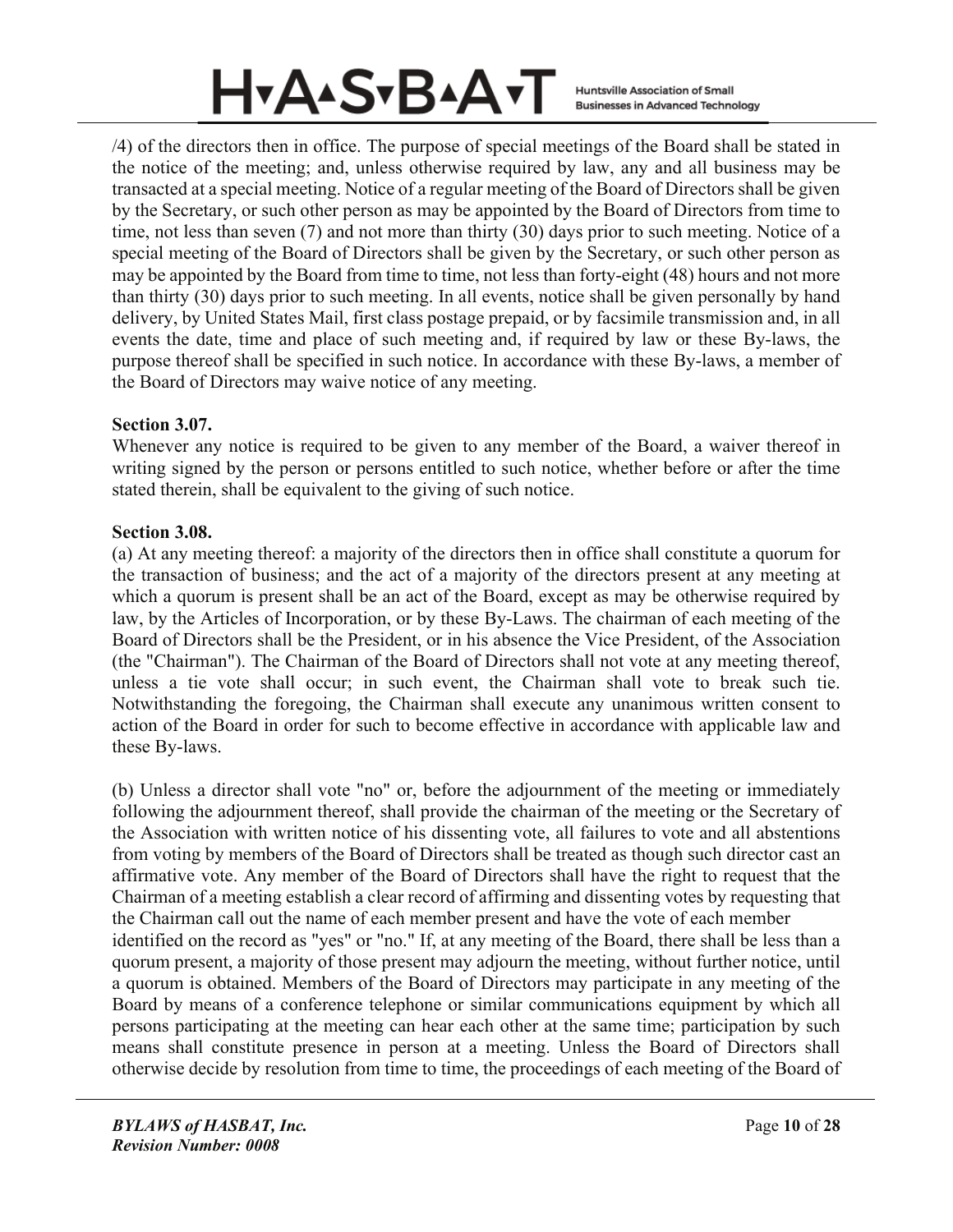# **H**YAASYBAAYT

Directors and of the members shall be governed and conducted in accordance with the most recent edition of Robert's Manual o/" Parliamentary Rules.

### **Section 3.09.**

Any action required to be taken or permitted to be taken by the Board or any committee of the Board may be taken without a meeting, if a consent in writing setting t011h the action so taken or any committee of the Board shall be signed by all of the members of the Board entitled to vote with respect to the subject matter thereof Such consent shall have the same force and effect as a unanimous vote of the Board and shall be filed with the proceedings of the Board or any appropriate committee thereof.

#### **Section 3.10.**

Except as may otherwise be provided by applicable law, these By-Laws, or the Articles of Incorporation, no contract or other transaction between the Association and one or more of its directors or any other corporation, firm, association or entity in which one or more of its directors or officers are financially interested, shall be either void or voidable because of such relationship or interest or because such director or directors are present at the meeting of the Board or a committee thereof which authorizes, approves or ratifies such contract or transaction, if the contract or transaction is fair and reasonable to the Association and if the fact of such relationship or interest is disclosed to the Board or committee which authorizes, approves or ratifies the contract or transaction by a vote or consent sufficient for the purpose without counting the votes or consents of such interested directors or considering such interested directors as present for purposes of constituting a quorum.

#### **Section 3.11.**

At a meeting of the Board of Directors called expressly for such purpose, or by unanimous written consent, one or more directors may be removed with or without cause by vote of a majority of all the members of the Board of Directors; thereafter, the members of the Board of Directors may at such meeting, or by any such unanimous written consent, elect a successor director or directors for the unexpired term of the director or directors so removed.

#### **ARTICLE IV Officers of the Association**

#### **Section 4.01.**

The officers of the Association shall be chosen by the Board of Directors at the annual meeting of the Board in accordance with these By-laws and shall consist of a President, one or more Vice Presidents, a Secretary and a Treasurer and such other officers and assistant officers as may be deemed necessary. Such other officers and assistant officers shall have the authority and perform the duties prescribed, from time to time, by the Board, and unless so authorized, no such other officer or assistant officer shall have the power or authority to bind the Association, pledge the credit of the Association, or render the Association pecuniary liable for any purpose or amount. All officers shall, throughout their respective term of office, be the qualified representative of a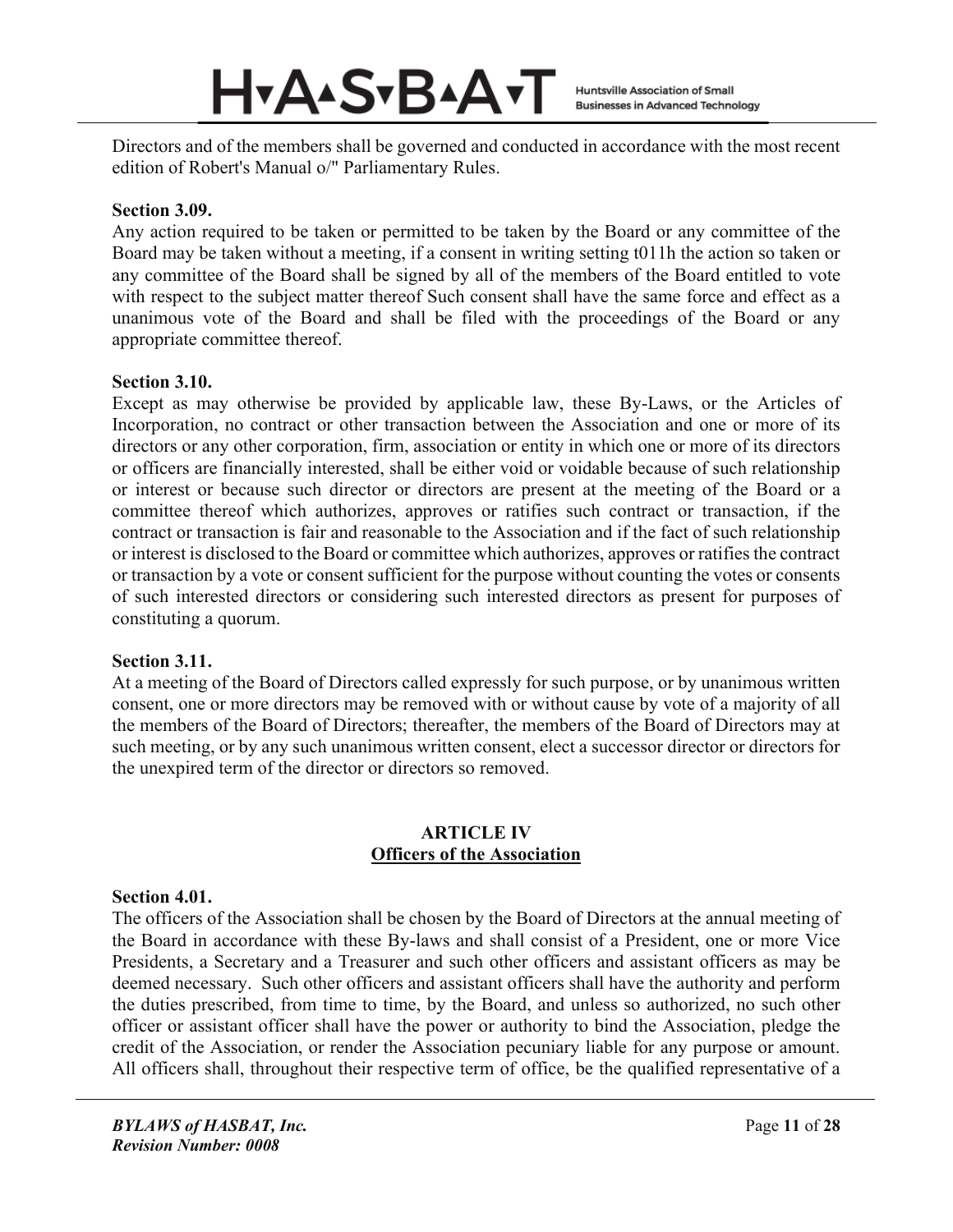Regular member that is, and during such term remains, in good standing; and no person may hold more than one office at a time. Each person holding the office of President, Vice President, Secretary or Treasurer shall, at the time of election be a member of the Board of Directors whose term as such director does not expire before the term of such office (e.g., President, Vice President, Secretary, Treasurer).

## **Section 4.02.**

Annually, the Board of Directors shall appoint a nominating committee which shall select and recommend a slate of officers for the Association which shall be presented to the Board of Directors for approval. Additional nominations for any office of the Association may be submitted in writing to the Secretary by any director at least ten (10) days prior to the annual meeting of the Board. Officers of the Association shall be elected individually by a simple majority of the Board of Directors at the annual meeting of the Board and shall hold office until the next annual meeting of the Board and until their respective successors are chosen and qualified. Any officer elected or appointed by the Board may be removed from office, with or without cause, at any time by the affirmative vote of a majority vote of the Board of Directors at any regular or special meeting of Board which is called for such purpose.

## **Section 4.03.**

A vacancy in any office because of death, resignation, removal, disqualification or otherwise, may be filled by a majority vote of the remaining members of the Board for the unexpired portion of the term of such office at any regular or special meeting of the Board which is called for such purpose.

## **Section 4.04.**

The President shall be the chief executive officer of the Association and shall preside, as the chairman, at the annual, regular, and special meetings of the Board and of the members. The President shall be chosen from the Board of Directors and exercise general and active supervision over the property, business, and affairs of the Association, shall perform such other duties as may be prescribed by these By-Laws or assigned to him by the Board of Directors, and shall supervise and coordinate the work of the other officers of the Association and the Executive Director. The President shall sign, with the Secretary or an Assistant Secretary, any certificates of membership of the Association and any deeds, mortgages, bonds, contracts or other instruments of which the Board has authorized to be executed and, in the absence or unavailability of the Treasurer, shall execute checks and authorizations for the withdrawal of funds. The President shall, annually, submit a report of the activities of the Association to its members, and such report shall be submitted in writing within one hundred twenty (120) days following the close of the Association's fiscal year.

## **Section 4.05.**

The Vice President or Vice Presidents shall be chosen from the Board of Directors. In the event of the death of or absence of the President or his inability to act, the Vice President shall perform the duties of the President and, in any such event, shall have and exercise all of the powers of the President described by these By-laws. The Board of Directors may, in its discretion, designate a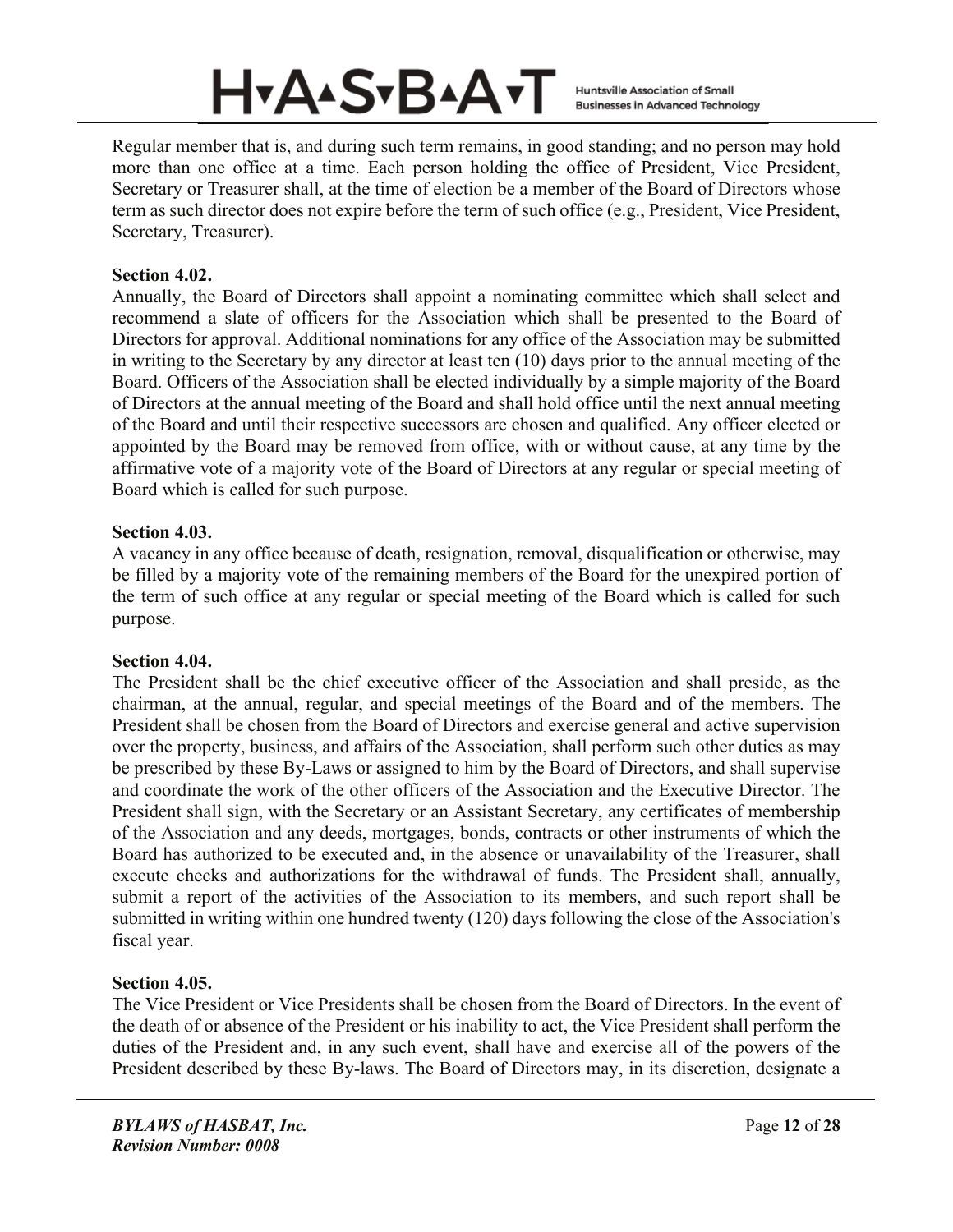# H<sub>\*</sub>A^S\*B^A\*T

First Vice President, who shall be chairman of the Ways and Means Committee and a Second Vice President who shall be chairman of the Governmental Affairs Committee. The Vice President(s) shall perform such other duties as from time to time may be assigned by the President or by the Board. In the event that the Board of Directors elects more than one Vice President, it shall designate the order in which such Vice Presidents shall perform the duties of the President if the President dies, is absent or is unable to act.

### **Section 4.06.**

The Secretary shall be chosen from the Board of Directors and shall cause a record of the minutes of the meetings of the Boar and of the members to be kept and shall perform such other duties as may be delegated to the Secretary by the President or the Board. The Secretary shall have charge of the seal of the Association and shall have authority to attest to documents, contracts, deeds, and other instruments for the Association and to affix the corporate seal thereto. The Secretary shall:

(a) see that all notices are duly given in accordance with the provisions of these By-Laws or as required by applicable law;

(b) be the custodian of the corporate records and of the seal of the Association;

(c) keep a register of the Post Office address of each member which shall be furnished to the Secretary by such member; and

(d) sign, with the President, certificates for membership in the Association, assuming that the Board of Directors determines that a certificate of membership is appropriate.

#### **Section 4.07.**

The Treasurer shall be chosen from the Board of Directors and shall have charge and custody of the funds, securities, and other like property of the Association and shall be responsible for the receipt, investment, safeguarding, and disbursement of the funds of the Association. The Treasurer may endorse checks, drafts, and other instruments for the payment of money for deposit or collection by the association and shall deposit the same in such bank or banks as the Board may designate, and the same shall not be withdrawn therefrom except by checks, drafts, or orders to be signed in the manner designated here below. The Treasurer shall keep accurate and current accounts of the funds of the Association, collect dues and other payments due from members, and render to the Board an account of all transactions of the office of Treasurer and the financial condition of the Association. The Treasurer shall also have authority to attest documents, contracts, deeds, and other legal documents for the Association and affix the corporate seal thereto. The Treasurer shall be subject to the general direction of the President and the Board, and if so designated by the Board, shall serve as chairman of the Finance Committee.

#### **Section 4.08.**

The Board may elect or designate, by resolution, anyone or more assistant secretaries or assistant treasurers, or by resolution may designate the Executive Director, each of whom when so elected or designated shall have the authority to sign with the President any certificates for membership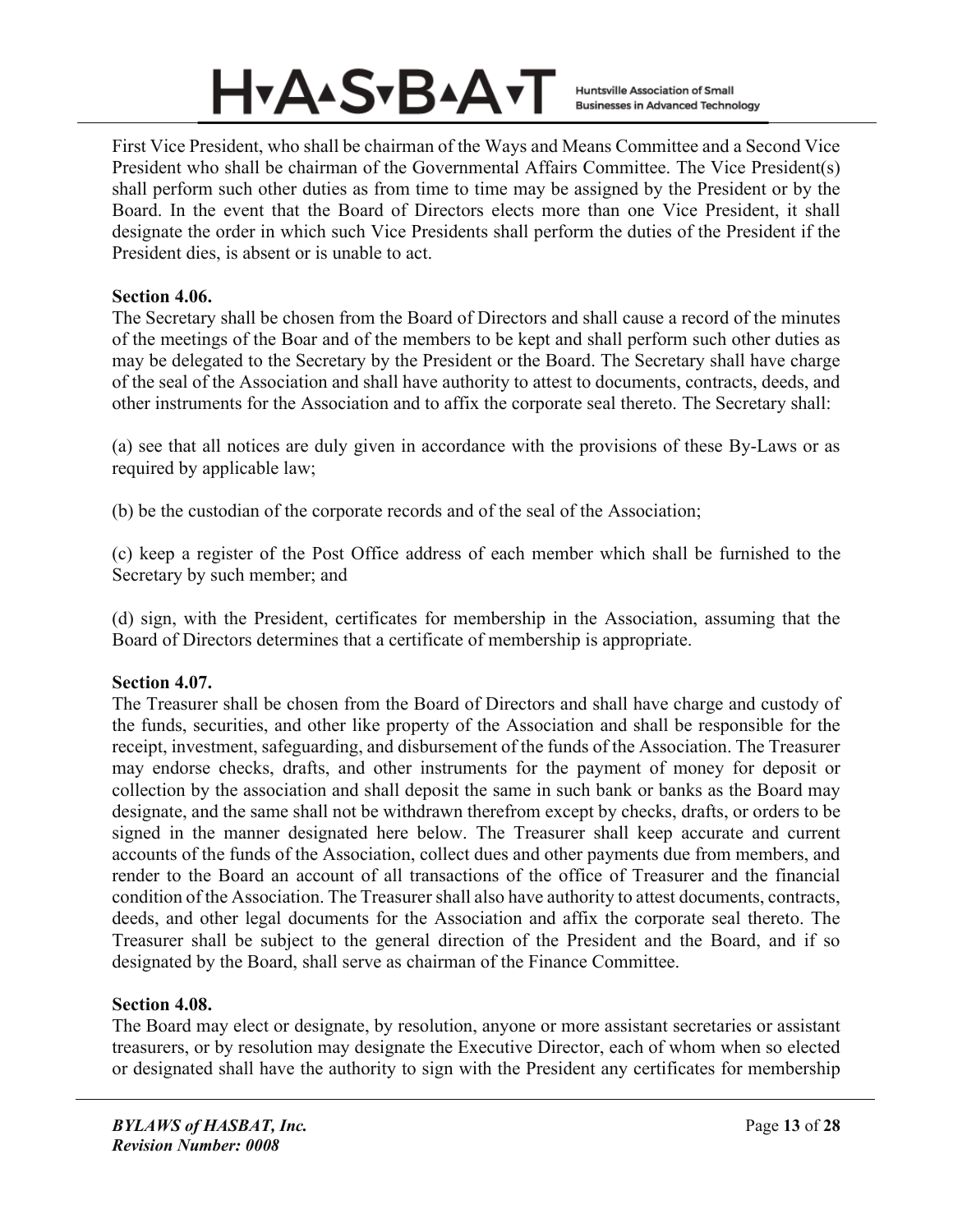which may be authorized by the Board of Directors and, in general, to perform such duties as may be assigned to them by the Secretary or the Treasurer or by the President or the Board of Directors.

## **Section 4.09.**

The Executive Director shall be an employee of the Association and shall be appointed by the Board to be the chief administrative officer of the Association, subject to direction by the President. The Executive Director shall perform such duties as may be delegated by the President or by the Board. The duties of the Executive Director may include representing the Association at meetings and in other activities, preparing and making announcements, statements or releases to the public concerning the policies or positions of the association or its Board of Directors, and having general supervision and responsibility over and with respect to all employees of the Association. Upon consultation with the President, the Executive Director shall have authority to make employment, salary and other compensation, termination and disciplinary decisions with respect to all other employees of the Association. The Executive Director shall be a non-voting member of the Board of Directors and each committee of the Board except the Nominations Committee. The Executive Director shall not be the qualified representative of or otherwise affiliated with any member and shall not be a director or officer of the Association.

#### **Section 4.10.**

Unless otherwise set forth in a resolution adopted by the Board, contracts on behalf of the Association shall be executed by the President and either the Secretary or the Treasurer.

#### **Section 4.11.**

Any officer or agent elected or appointed by the Board may be removed, with or without cause, at any time by the Board. If upon request of the President or the Board the Executive Director fails to remove any employee of the Association, the President or the Board may remove such employee from his or her position, with or without cause. The Executive Director shall serve at the pleasure of the Board of Directors and may be removed with or without cause at any time by a vote of a majority of the directors then in office. Any vacancy in any office or in the position of Executive Director because of death, resignation, removal, disqualification or otherwise shall be filled by the Board of Directors.

#### **Section 4.12.**

The Board of Directors shall fix the salaries, bonuses, fringe benefits and other compensation, if any, of the officers, non-employee agents and the Executive Director of the Association from time to time; and no officer or director shall be prevented from receiving any such salary, bonus, fringe benefit or other compensation because he is also a director or officer of the Association. No loan shall be made by the Association to any of its directors or officers; and any director or officer who assents to or participates in the making of any such loan shall be liable to the Association for the amount of such loan until the repayment thereof.

## **ARTICLE V Committees**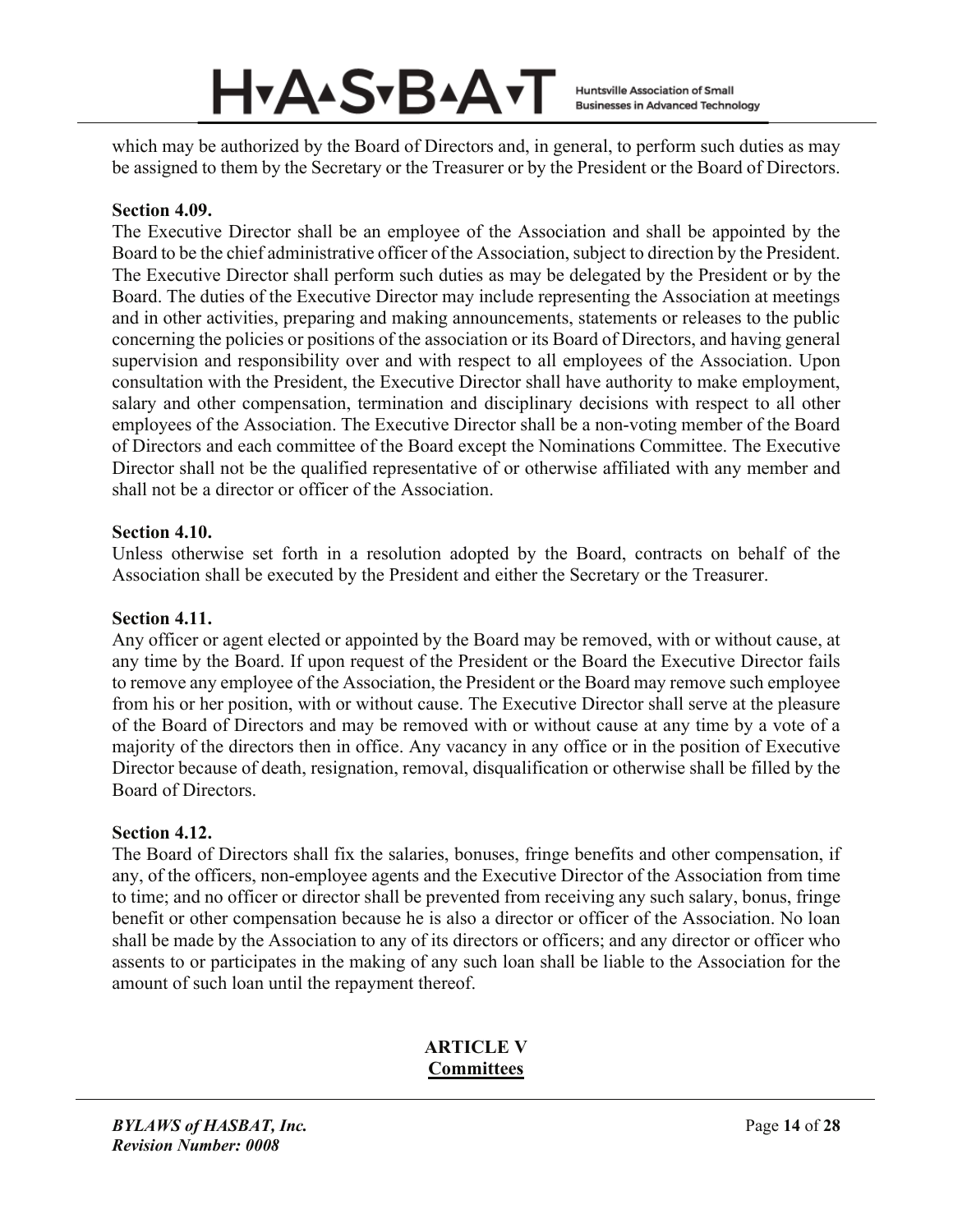# ҤѵѦѧЅѵҎѧѦѵӀ

## **Section 5.01.**

The Board of Directors may, by resolution, create and appoint an Executive Committee which shall exercise the powers of the Board to the extent allowed by such resolution and, except as prohibited by these By-laws, by the Articles of Incorporation or applicable law. In all events, the Executive Committee shall be subject to the general direction, approval and control of the Board. Members of the Executive Committee shall be the officers of the Association (i. e., the President, Vice President, Secretary and Treasurer) and such members of the Board of Directors as the Board may designate. The Board shall determine whether all Vice Presidents, if there be more than one, shall be members of the Executive Committee. Members of the Executive Committee shall serve until the election and qualification of their respective successors; and any person elected by the Board to fill a vacancy on the Executive Committee shall serve until the expiration of the term then vacant. A majority of the whole Executive Committee shall constitute a quorum.

#### **Section 5.02.**

(a) In addition to the Executive Committee, the Board of Directors may, by resolution, create and appoint such other committees of the Board as it deems necessary or appropriate, and delegate to such committees such powers as the Board shall be set forth in resolution and as shall not be prohibited by these By-laws, the Articles of Incorporation, or applicable law. (Such committees shall be referred to hereinafter from time to time, collectively, as "Board Committees.") Membership of Board Committees need not be comprised solely of directors but may include any member of their representative.

(b) The Board Committees which may be authorized by the Board of Directors from time to time as it deems appropriate shall include;

(i) **Ways and Means Committee** - This committee shall be chaired by the First Vice President. Its duties shall include organizing and developing the fund-raising activities of the Association and having the responsibility for planning and developing the Association 's annual budget with the advice and assistance of the Finance Committee.

(ii) **Governmental Affairs Committee** - This committee shall be chaired by the Second Vice President. Its duties shall include monitoring governmental and legislative activities of local, state and federal governments; planning strategies to achieve the Association's purposes.

(iii) **Finance Committee** - This committee shall be chaired by the Treasurer. Its duties shall include advice and assistance to the Treasurer in developing and implementing proper and functional accounting systems, financial reports and controls to assure the security of the Association's funds. This committee shall assist the Ways and Means Committee in the preparation of the Association's annual budget.

(iv) **Public Relations Committee** - This committee shall be chaired by the Secretary. Its duties shall include promoting the Association and perming descriptive literature, press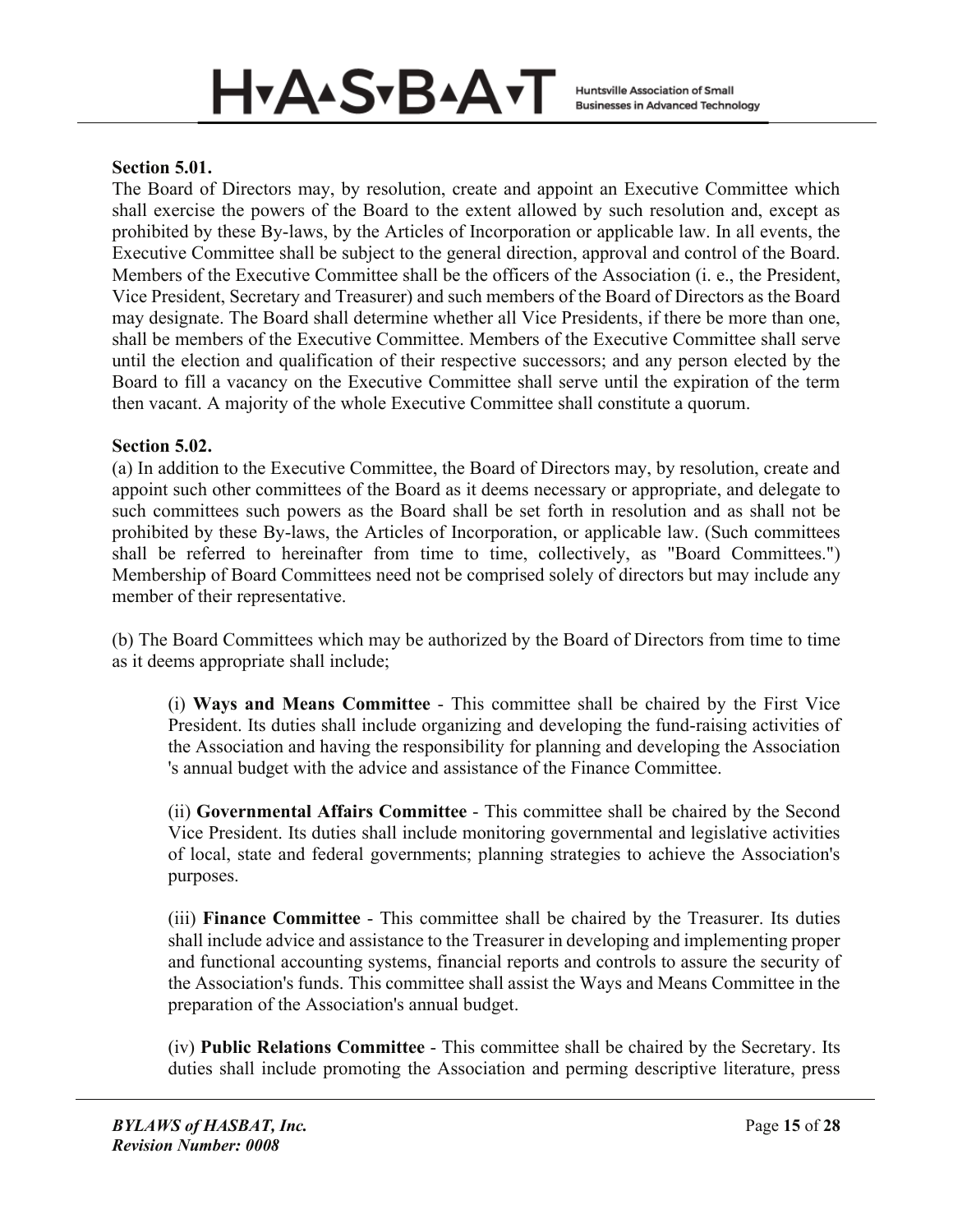# **HTA-STBAAT**

releases, and other communications and materials which state the Association's purposes and objectives, encourage membership and promote the adoption or rejection of legislation which may be of interest to members, as developed and recommended by the Governmental Affairs Committee.

(v) **Opportunity Development Committee** - This committee shall be chaired by a director appointed by the Board of Directors. Its duties shall include the collection, retrieval and organization of information concerning members with the purpose of advancing the objectives of the Association and identifying small business opportunities in North Alabama in ways in which members can use such opportunities for economic development.

(vi) **Membership Committee** - This committee shall be chaired by a director appointed by the Board of Directors and shall be responsible for developing and conducting a membership recruitment program, assuring that the criteria for membership is met and that members are in good standing.

(vii) **Program Committee** - This committee shall be chaired by a director appointed by the Board of Directors and shall be responsible for all activities and programs, including meetings of the members, and for planning and managing special activities at the request of the Board of Directors.

#### **Section 5.03.**

The Board of Directors may designate, by resolution, other standing or special committees which do not exercise the authority of the Board (collectively, the "Advisory Committees"). No Advisory Committee shall have the power to commit the Association on any matter of general policy. All resolutions adopted by an Advisory Committee and all reports and other communications which purport to reflect the position or policy of the Association shall be approved by the Board of Directors before being made available either to the members of the Association or the general public, unless such reports of other communications previously shall have been approved or authorized by the Board. Each Advisory Committee shall have at least one director among its members. The chairperson of each Advisory Committee may be appointed by the President or the Board or elected by members of such Committee, all as the Board shall determine, provided however, that appointments or elections regarding the position of chairman of any Advisory Committee shall be approved by the Board of Directors.

#### **Section 5.04.**

Each committee (whether the Executive Committee, a Board Committee or an Advisory Committee) shall have the authority to establish its own attendance and other rules, so long as such rules are not inconsistent with applicable law, the Articles of Incorporation, these By-laws or rules or resolutions adopted by the Board. Each member of a committee shall be a member or a representative of a member and shall continue as such until the next annual meeting of the Board and until his successor is appointed, unless the committee shall sooner be terminated. Vacancies in the membership of any committee may be filled by appointments made in the same manner as provided in the case of the original appointments. Unless otherwise provided in the resolution of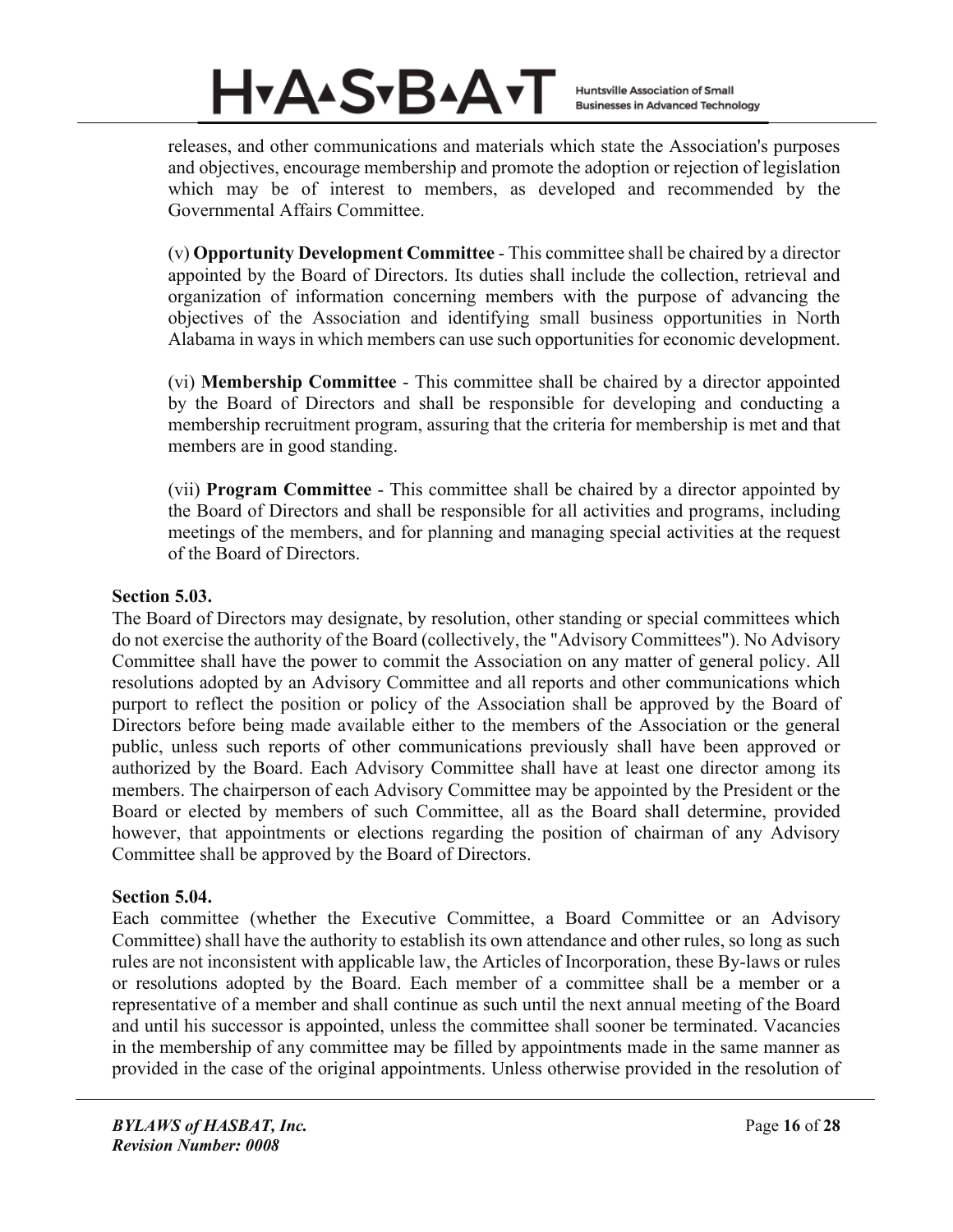# H<sub>Y</sub>AAS<sub>Y</sub>BAAT

the Board establishing the committee, a majority of the whole committee shall constitute a quorum. No committee shall have the power to:

(1) amend or re-state the Articles of Incorporation;

(2) adopt a plan of merger of consolidation;

(3) amend, alter, or repeal the By-Laws;

(4) elect, appoint, or remove any member of any such committee or any director or officer of the association;

(5) authorize the sale, lease, exchange, or mortgage of all or substantially all of the property and assets of the Association;

(6) adopt a plan for distribution of the assets of the Association;

(7) amend, alter, or repeal any action or resolution of the Board unless by its terms it provides that it may be amended, altered, or repealed by such committee; or

(8) effect a dissolution of the Association.

## **ARTICLE VI Notes and Checks; Contracts; Fiscal Matters**

## **Section 6.0l.**

All checks, drafts, or orders for the payment of money and all notes shall be signed by those persons so authorized and designated by the Board in a resolution or by these By-Laws; provided, however, in all events, at least two (2) officers and/or members of the Board of Directors shall be required to execute all checks, drafts or orders for the payment of money and all notes of the Association.

## **Section 6.02.**

The Board of Directors may authorize any officer or officers, the Executive Committee, or any agent or agents to enter into any contract or execute and deliver any instrument in the name and on behalf of the Association. Such authority may be general or may be confined to certain limited circumstances which are set out in a resolution adopted by the Board of Directors.

## **Section 6.03.**

No loans shall be contracted on behalf of the Association and no evidences of indebtedness shall be issued in its name unless such has been authorized by a resolution of the Board of Directors. Such authority may be general or confined to certain limited circwl1stances, as described in a resolution of the Board.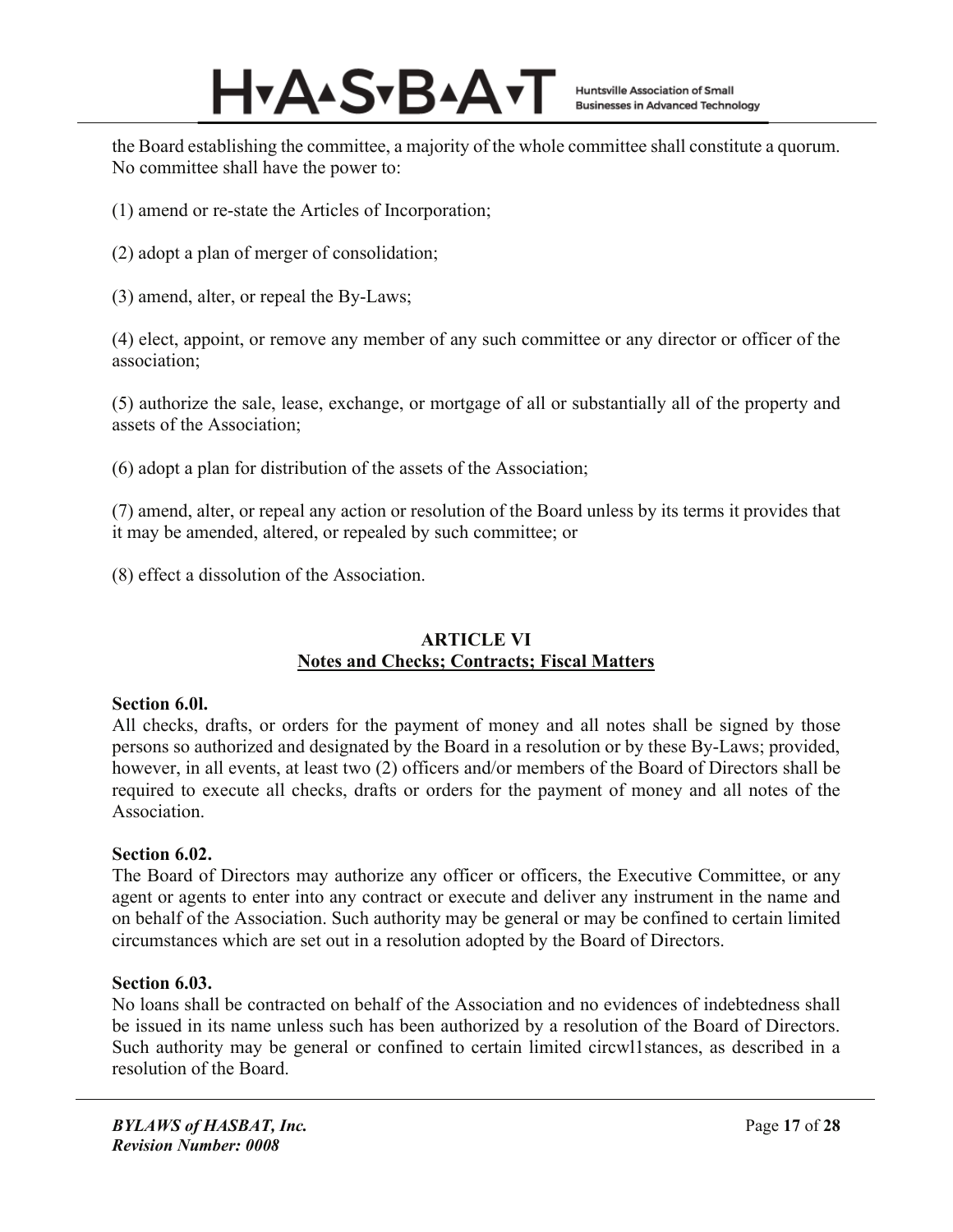# ҤѵѦѧЅѵҎѧѦѵӀ

### **Section 6.04.**

All funds of the Association which are not otherwise employed shall be deposited from time to time to the credit of the Association in such banks, trust companies or other depositories as the Board of Directors may select from time to time.

#### **Section 6.05.**

The Board of Directors may accept on behalf of the Association, any contribution, gift, bequest or devise for the general purposes or for any special purpose of the Association. In addition, the Board of Directors may approve the raising of funds to support the objectives and specific programs of the Association and shall have the authority, or may designate the Ways and Means Committee, to approve any fund-raising event or activity. In any such fund-raising event or activity, volunteer workers and supporters shall serve without benefit of compensation, and all profits shall be reported to the Association for approval by the Board of Directors; provided, however, that the services of the Executive Director or any other regularly-employed employee of the Association, shall not be subject to this Section.

#### **Section 6.06.**

All membership dues, fees, assessments and other amounts due the Association from its members shall be determined at least annually by the Board of Directors. Membership dues, fees, assessments and other amounts may be fixed or revised by the Board of Directors so that such are consistent with good business practices, achievement of the objectives of the Association, and costs of the Association.

## **ARTICLE VII Seal**

#### **Section 7.01**.

The corporate seal of the association shall consist of two (2) concentric circles, between the edges of which shall be engraved the words: "HUNTSVILLE ASSOCIATION OF SMALL BUSINESSES IN ADVANCED TECHNOLOGY, INC." and across the center thereof, the words "CORPORATE SEAL ALABAMA". In the absence of such a seal, a circle drawn and the name of the Association and the words "Its Seal" shall fully evidence the seal of the Association.

#### **ARTICLE VIII Dividends**

#### **Section 8.01.**

No dividends shall be paid, and no part of the income or profits of the Association shall be distributed to its directors or officers or members. The Association may pay compensation in a reasonable amount to directors, officers and other employees for services rendered.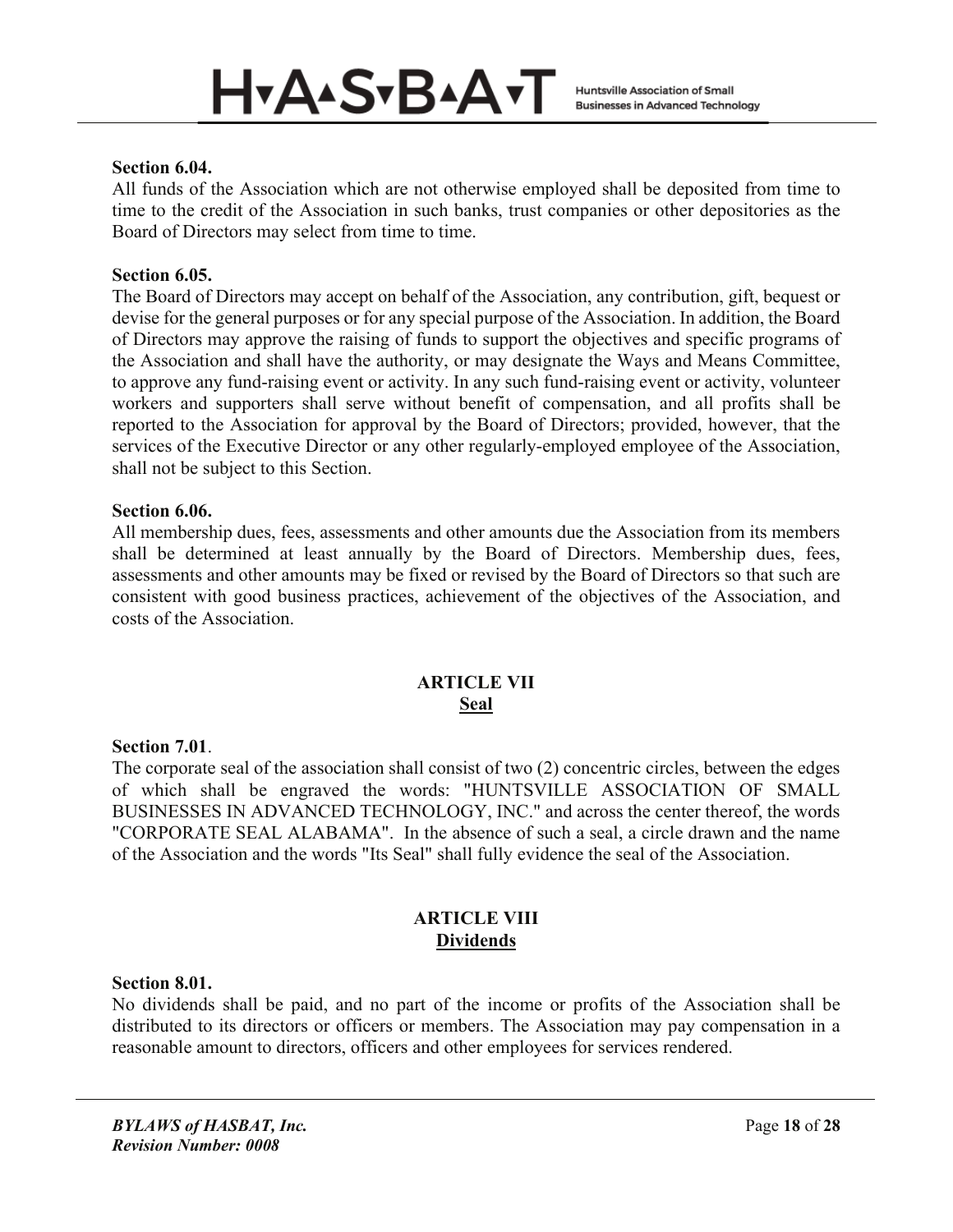## **ARTICLE IX Fiscal Year**

#### **Section 9.01.**

The fiscal year of the Association shall begin on the first day of January of each year and shall end on the last day of December in the same year but may be changed by resolution of the Board.

## **ARTICLE X Waiver of Notice**

#### **Section 10.01.**

Whenever any notice is required to be given to any member or director of the Association under the provisions of these By-Laws, the Articles of Incorporation, or applicable law, a waiver thereof in writing, signed by the member or director entitled to such notice, whether before or after the time stated therein, shall be deemed equivalent to the giving of such notice.

### **ARTICLE XI Investments**

#### **Section 11.01.**

The Association shall have the right to retain all or any part of any securities or property acquired by it in any manner whatsoever, and to invest and reinvest any funds held by it, according to the judgment of the Board of Directors without regard to restrictions which a director is or may be permitted to impose upon a class of investments; provided however, that no action shall be taken by or on behalf of the Association if such action is a prohibited transaction or would result in the denial or loss of status as a tax-exempt organization under the provisions of Section 501(c) the Internal Revenue Code of 1986, as amended, or the corresponding provisions of any subsequent federal tax law, and its regulations as they now exist or as they may hereafter be amended.

## **ARTICLE XII Amendments**

#### **Section 12.01.**

The By-Laws may be amended, repealed, or altered in whole or in part at any regular or special meeting of the Board by the affirmative vote of a majority of the directors present at such meeting, provided, however, that the Board of Directors may not alter, amend, repeal, modify or change any by-law if the effect of which is to establish what constitutes a quorum for the purpose of calling any annual or special meeting of the members of the Association.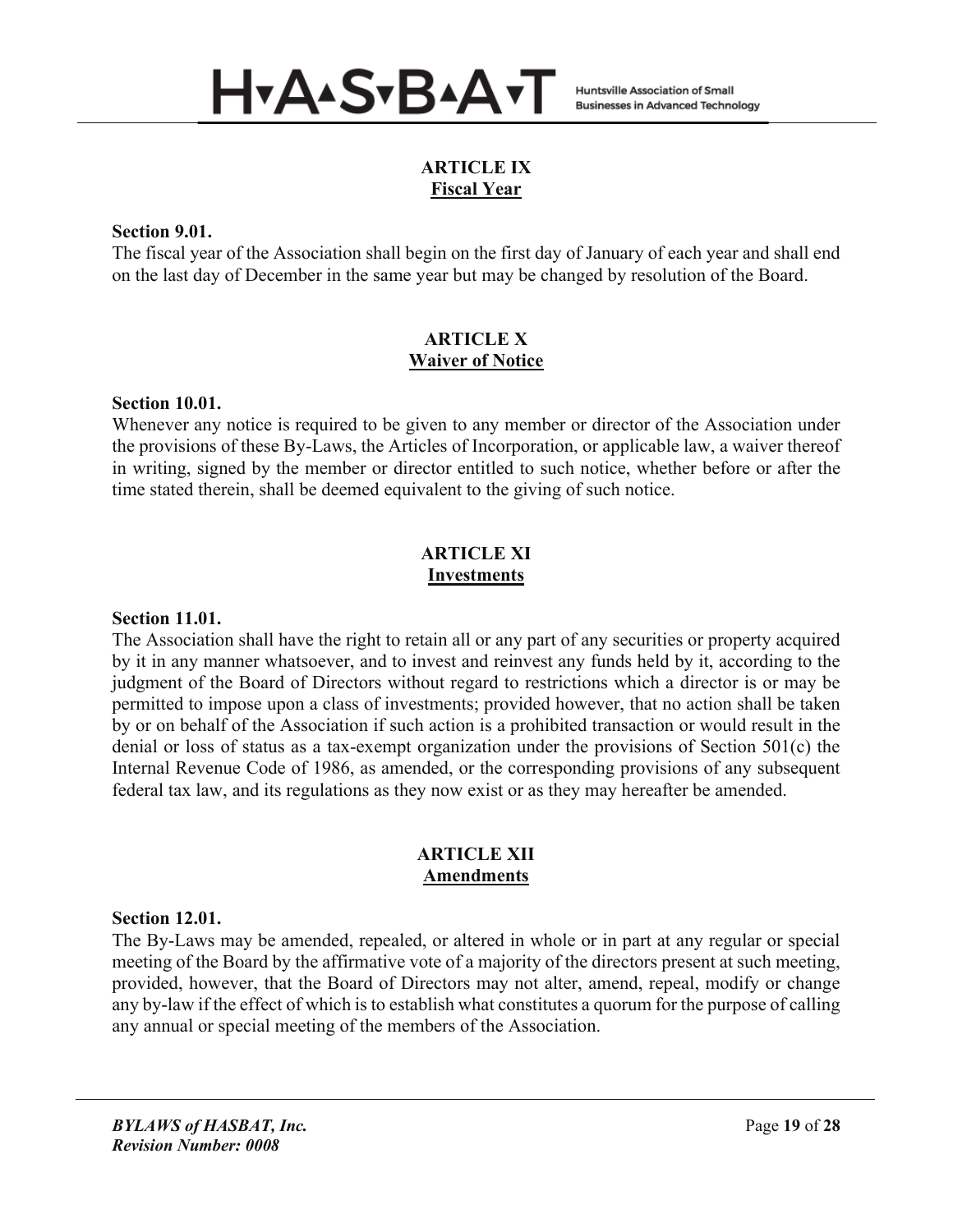## **ARTICLE XIII Exculpation and Indemnification of Directors and Officers**

HTAASTBAAT

### **Section 13.01.**

Pursuant to Section 10-11-1, *et seq., Code of Alabama*, 1975, all non-compensated directors, trustees, members of govel1ling bodies and officers of the Association shall be immune from suit and shall not be subject to civil li ability arising from the conduct of the affairs of the Association except when the act or omission of such person which gives rise to a cause of action amounts to willful or wanton misconduct, fraud, or gross negligence.

#### **Section 13.02.**

The Association shall have the right to indemnify and hold harmless such director, officer, agent, or employee of the Association now or hereafter serving the Association from and against any and all claims and liabilities to which he may be or become subject by reason of his now or hereafter being or having heretofore been a director, officer, agent or employee of the Association, or by reason of his alleged acts of omissions as such director, officer, agent or employee, whether or not he continues to be such director, officer, agent or employee, at the time when any such claim or liability is asserted, and shall have the right to reimburse each such director, officer, agent or employee for all legal and other expenses reasonably incurred by him in connection with defending against any such cl aims or liabilities, including amounts paid or agreed to be paid in connection with reasonable settlements made before final adjudication with the approval of the Board, whether or not he continues to be a director, officer, agent or employee at the time such expenses are incurred; provided, however, that no director, officer, agent, or employee shall be indemnified against any cl aim or liability arising out of his own negligence or willful misconduct or shall be indemnified against or reimbursed for any expenses incurred in defending against any such claim or liability, or in settling the same, unless in the judgment of the Board of Directors of the Association, the director, officer, agent or employee against whom such claim or li ability is asserted has not been guilty of negligence or willful misconduct. The foregoing right of indemnification shall not be exclusive of other rights to which any director, officer, Executive Director, agent, or employee may be entitled as a matter of law.

#### **ARTICLE XIV Effective Date**

**Section 14.01.** These By-Laws shall be effective upon their approval by the Board.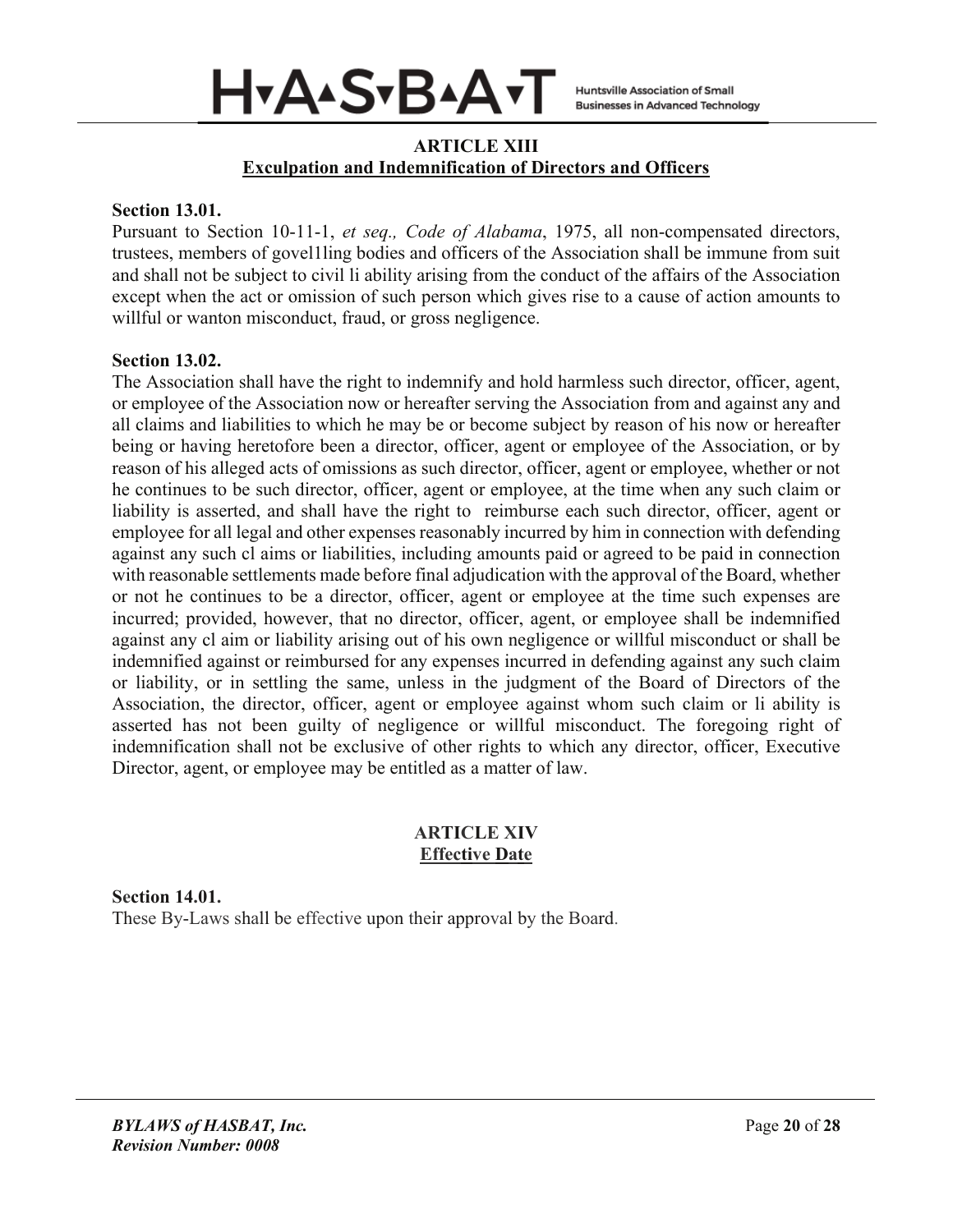

## **HUNTSVILLE ASSOCIATION OF SMALL BUSINESSES IN ADVANCED TECHNOLOGY, INC.**

Dated: September 16, 1993

Amendment / Revision Number: 0001

**Amendment to:** *Resolution Approving and Adopting Amendments to ARTICLE V, Committees, Section 5.02.*

Resolution – Article V, Committees, Section 5.02.:

RESOLVED, that the Board of Directors of the Corporation have determined that it is in the best interests of the Corporation to amend Article V, Section 5.02 of the By-laws of the Corporation in order to provide that membership on any of the Board Committees (as defined therein) may include any representative of a member and shall not be limited to members of the Board of Directors and that the Chairman of the Ways and Means Committee, Governmental Affairs Committee, Finance Committee, and Public Relations Committee, each of which is a Board Committee, shall be a director appointed by the Board of Directors and shall not be required to be an officer of the Corporation; and further that Article V, Section 5.02 be and hereby is amended in its entirety to read as follows:

Amended clause – Article V, Committees, Section 5.02.:

Section 5.02

(a) In addition to the Executive Committee, the Board of Directors may, by resolution, create and appoint such other committees of the Board as it deems necessary or appropriate, and delegate to such committees such powers as the Board shall be set forth in such resolution and as shall not be prohibited by these By-laws, the Articles of Incorporation, or applicable law. (Such committees shall be referred to hereinafter from time to time, collectively, as "Board Committees.") Membership of Board Committees need not be comprised solely of directors, but may include any representative of a member.

(b) The Board Committees which may be authorized by the Board of Directors from time to time as it deems appropriate shall include;

(i) **Ways and Means Committee** - This committee shall be chaired by a director appointed by the Board of Directors. Its duties shall include organizing and developing the fund-raising activities of the Association and having the responsibility for planning and developing the Association's annual budget with the advice and assistance of the Finance Committee.

(ii) **Governmental Affairs Committee** - This committee shall be chaired by a director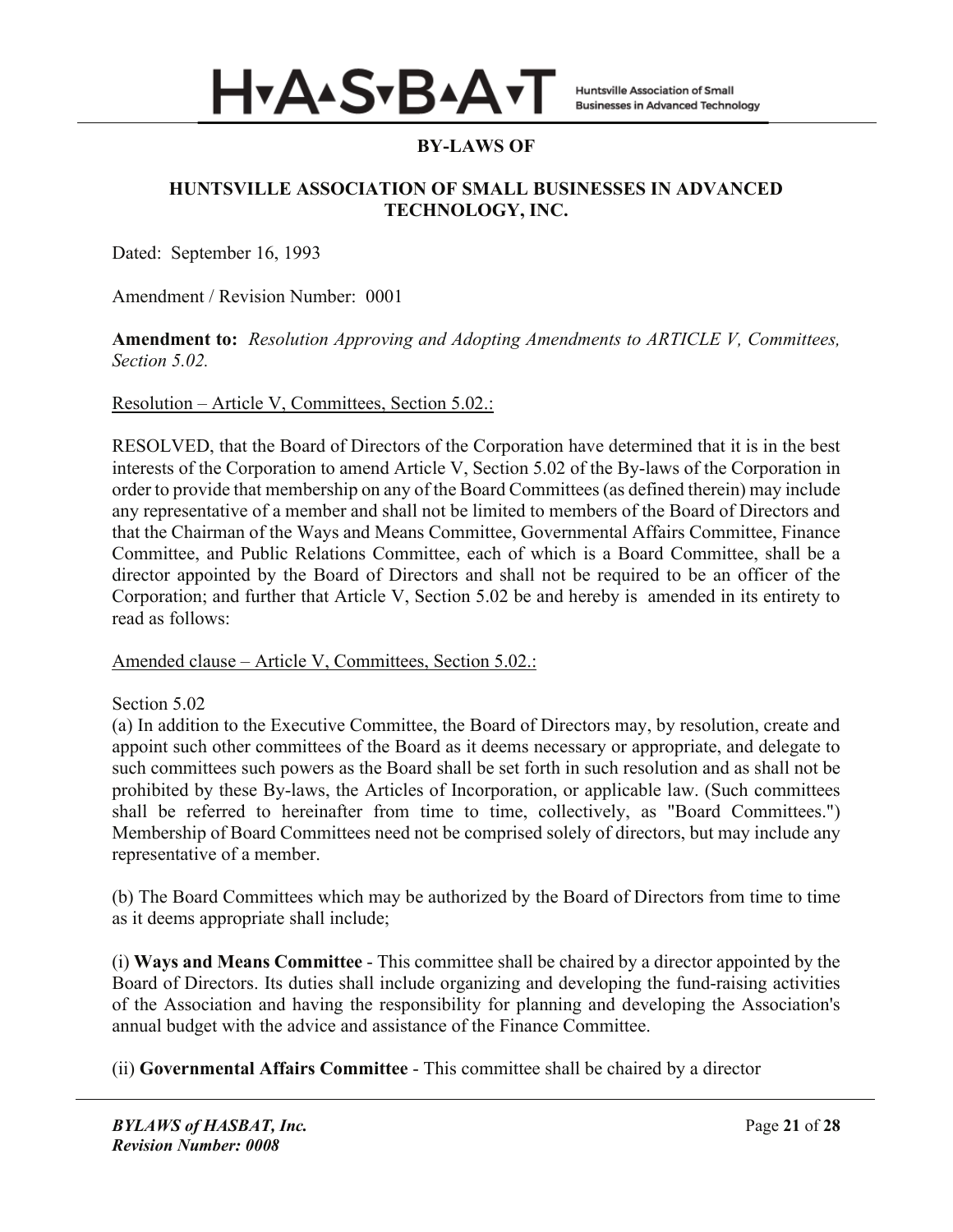# ҤѵѦѧЅѵҎѧѦѵӀ

appointed by the Board of Directors. Its duties shall include monitoring governmental and legislative activities of local, state, and federal governments; planning strategies to achieve the Association's purposes.

(iii) **Finance Committee** - This committee shall be chaired by a director appointed by the Board of Directors. Its duties shall include advice and assistance to the Treasurer in developing and implementing proper and functional accounting systems, financial reports and controls to assure the security of the Association's funds. This committee shall assist the Ways and Means Committee in the preparation of the Association's annual budget.

(iv) **Public Relations Committee** - This committee shall be chaired by a director appointed by the Board of Directors. Its duties shall include promoting the Association and preparing descriptive literature, press releases, and other communications and materials which state the Association 's purposes and objectives, encourage membership and promote the adoption or rejection of legislation which may be of interest to members, as developed and recommended by the Governmental Affairs Committee.

(v) **Opportunity Development Committee** - This committee shall be chaired by a director appointed by the Board of Directors. Its duties shall include the collection, retrieval and organization of information concerning members with the purpose of advancing the objectives of the Association and identifying small business opportunities in North Alabama in ways in which members can use such opportunities for economic development.

(vi) **Membership Committee** - This committee shall be chaired by a director appointed by the Board of Directors and shall be responsible for developing and conducting a membership recruitment program, assuring that the criteria for membership is met and that members are in good standing.

(vii) **Program Committee** - This committee shall be chaired by a director appointed by the Board of Directors and shall be responsible for all activities and programs, including meetings of the members, and for planning and managing special activities at the request of the Board of Directors.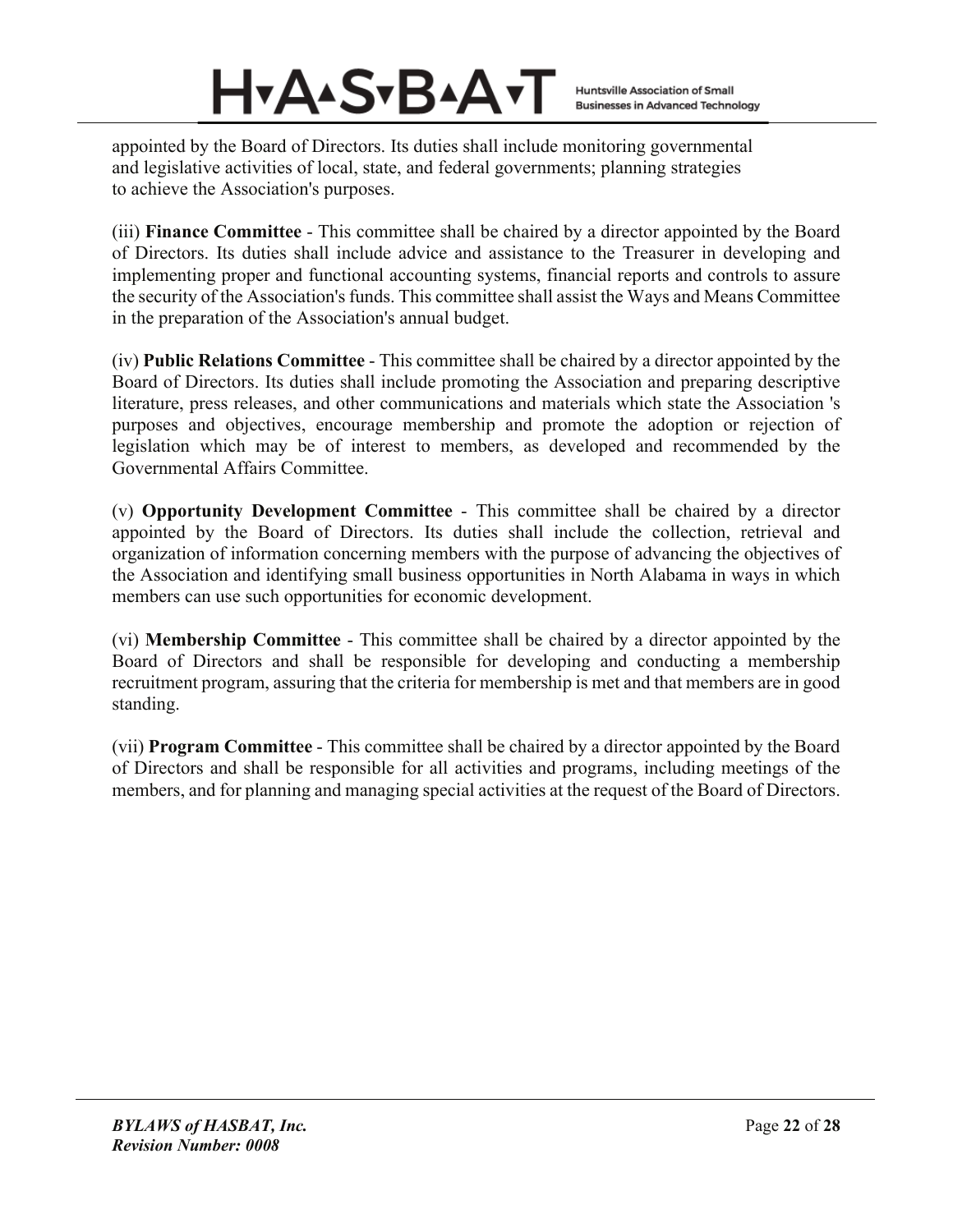

## **HUNTSVILLE ASSOCIATION OF SMALL BUSINESSES IN ADVANCED TECHNOLOGY, INC.**

Dated: March 28, 2016

Amendment / Revision Number: 0002

**Amendment to:** *ARTICLE IV, Officers of the Association, Section 4.01.*

Add the following clause to Officers of the Association, Section 4.01.:

However, any officer of the association who was the representative of a Regular member in good standing at the time of their election, but is no longer a representative of a Regular member, may remain an officer of the Association with a simple majority vote of the Board of Directors if: (1) the performance of their duties is deemed critical to the Association by the remaining officers; and (2) the officer desires to continue their service as an officer of the Association.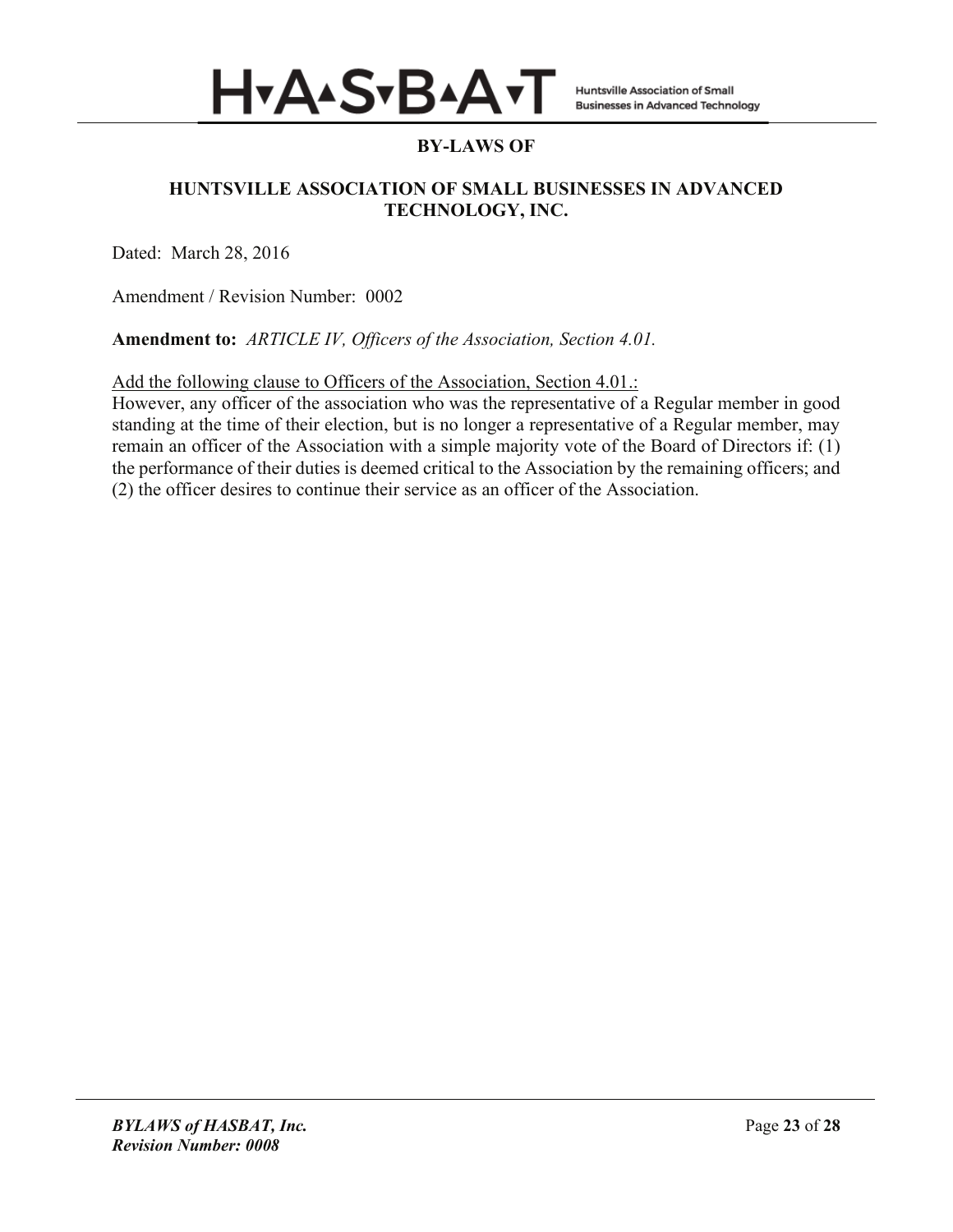

## **HUNTSVILLE ASSOCIATION OF SMALL BUSINESSES IN ADVANCED TECHNOLOGY, INC.**

Dated: 24 April 2017

Amendment / Revision Number: 0003

**Amendment to:** *ARTICLE II, Membership / Members, Section 2.01.*

Add the following clause Membership / Members, Section 2.01.:

d) **Large Business Members** of the Association shall be businesses in advanced technology that do business with federal, state and/or local governments or other public or private organizations, whose primary business activities are associated with science, engineering and/or technology, and that have more than one thousand (1,000) employees. Large Business members shall be entitled to all privileges of membership, except that a Large Business member shall not be permitted to vote.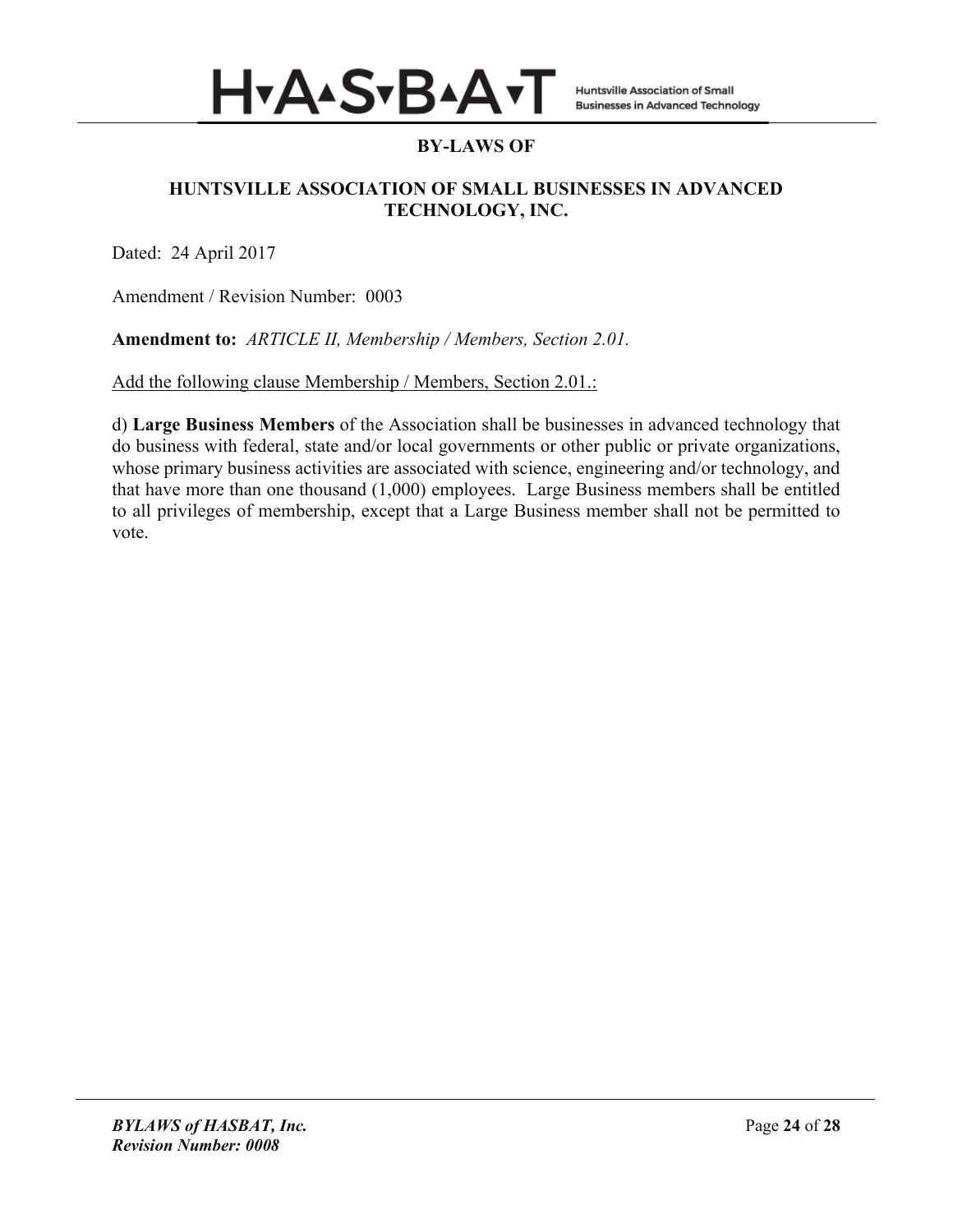

## **HUNTSVILLE ASSOCIATION OF SMALL BUSINESSES IN ADVANCED TECHNOLOGY, INC.**

Dated: 26 February 2018

Amendment / Revision Number: 0004

**Amendment to:** *ARTICLE V, Committees, Section 5.02., Amendment No. 0001, dated September 16, 1993*

Add the following clause to Committees, Section 5.02.:

(vii) **Information Technology Committee** - The committee shall be chaired by a director appointed by the board and is responsible for maintaining the HASBAT Website, email addresses, and Information Technology (IT) support for social media and other online services. Additionally, the committee shall:

a) Review and approve technology policies, standards, procedures and provide oversight of technology and projects;

b) Provide a forum to solicit external expertise and perspective on developments in information technology, enterprise architecture, standards, and policy development; and

c) Provide a forum where ideas and issues related to information technology plans, policies, and standards can be reviewed.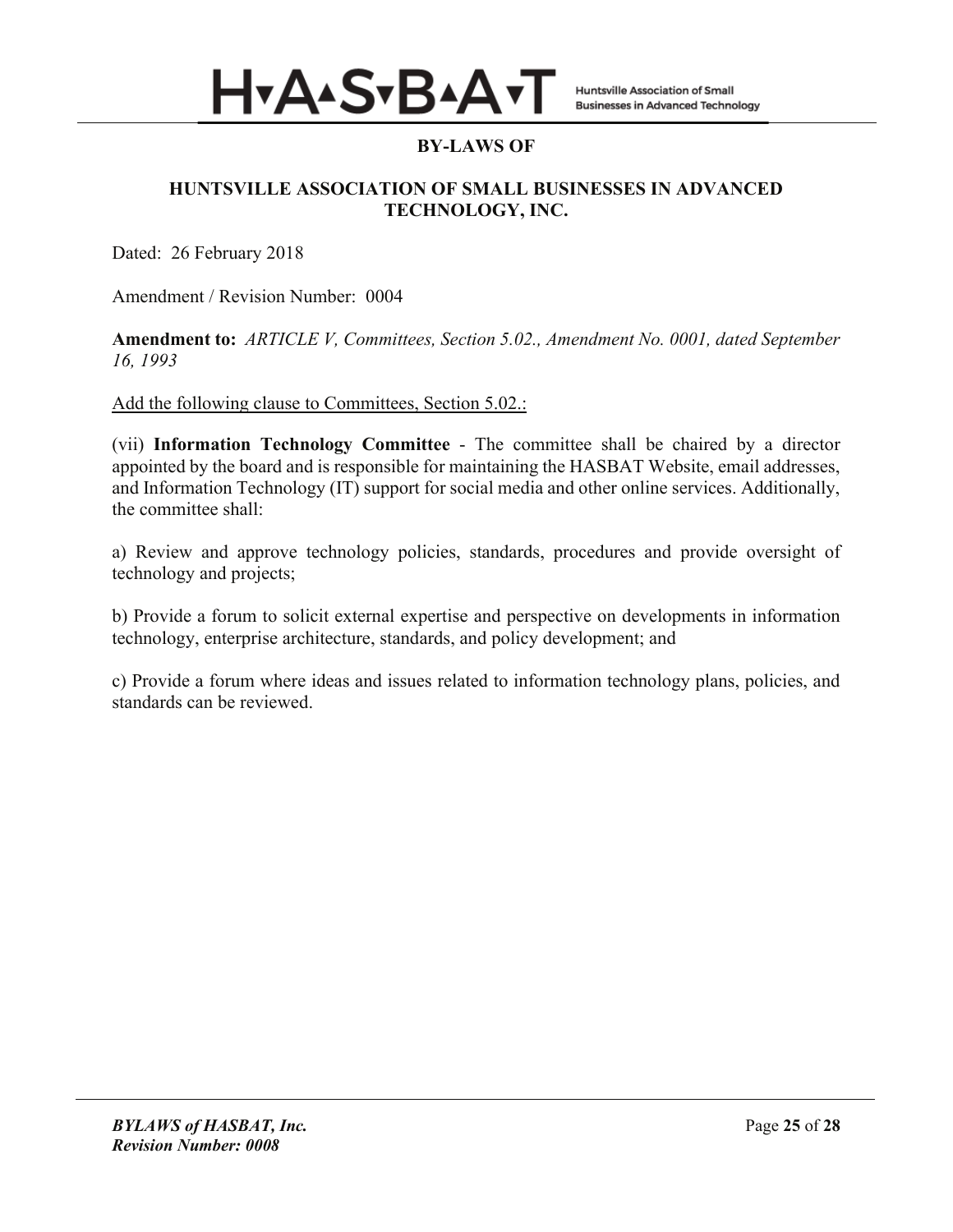

## **HUNTSVILLE ASSOCIATION OF SMALL BUSINESSES IN ADVANCED TECHNOLOGY, INC.**

Dated: August 1, 2018

Amendment / Revision Number: 0005

**Revision to:** *Consolidation of Original Document Issue and Amendments / Revisions 0001 - 0005*

The purpose of this revision is to consolidate the Original Document Issue (Rev ---) with all Amendments (Revision Numbers 0001 – 0005) into one (1) complete document. A Cover Page was also added to include: the "Association" Logo, Document Title, Document Summary, Document Revision / Amendment Numbers and Approval Authority, Authorized Document Signatures, and Page Numbers.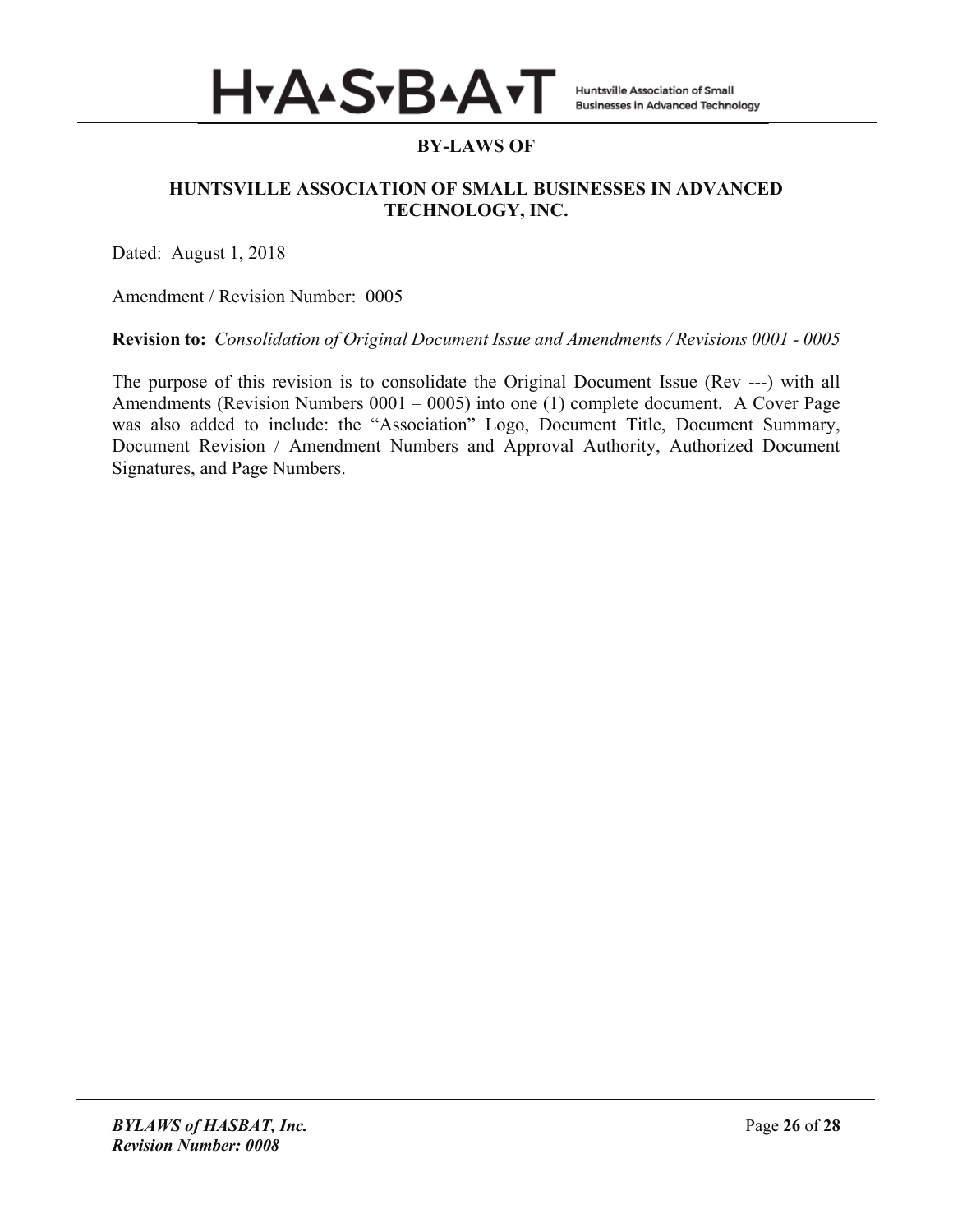

## **HUNTSVILLE ASSOCIATION OF SMALL BUSINESSES IN ADVANCED TECHNOLOGY, INC.**

Dated: 22 April, 2019

Amendment / Revision Number: 0006

**Amendment to:** *ARTICLE V, Committees, Section 5.02., Amendment No. 0001, dated September 16, 1993*

Add the following clause to Committees, Section 5.02.:

(viii) **Calendar Committee** - This committee shall be chaired by a director appointed by the Board of Directors and shall be responsible for all HASBAT and Community calendar(s) activities, including reviewing calendar requests as received, determining placement or non-placement of the calendar requests (HASBAT and/or Community calendar), posting calendar requests on the HASBAT and/or Community Calendar(s) within in two (2) weeks of receipt, distributing the calendar(s) to HASBAT Members and calendar subscribers, and meetings of the committee members for planning and managing calendar activities at the request of the Board of Directors.